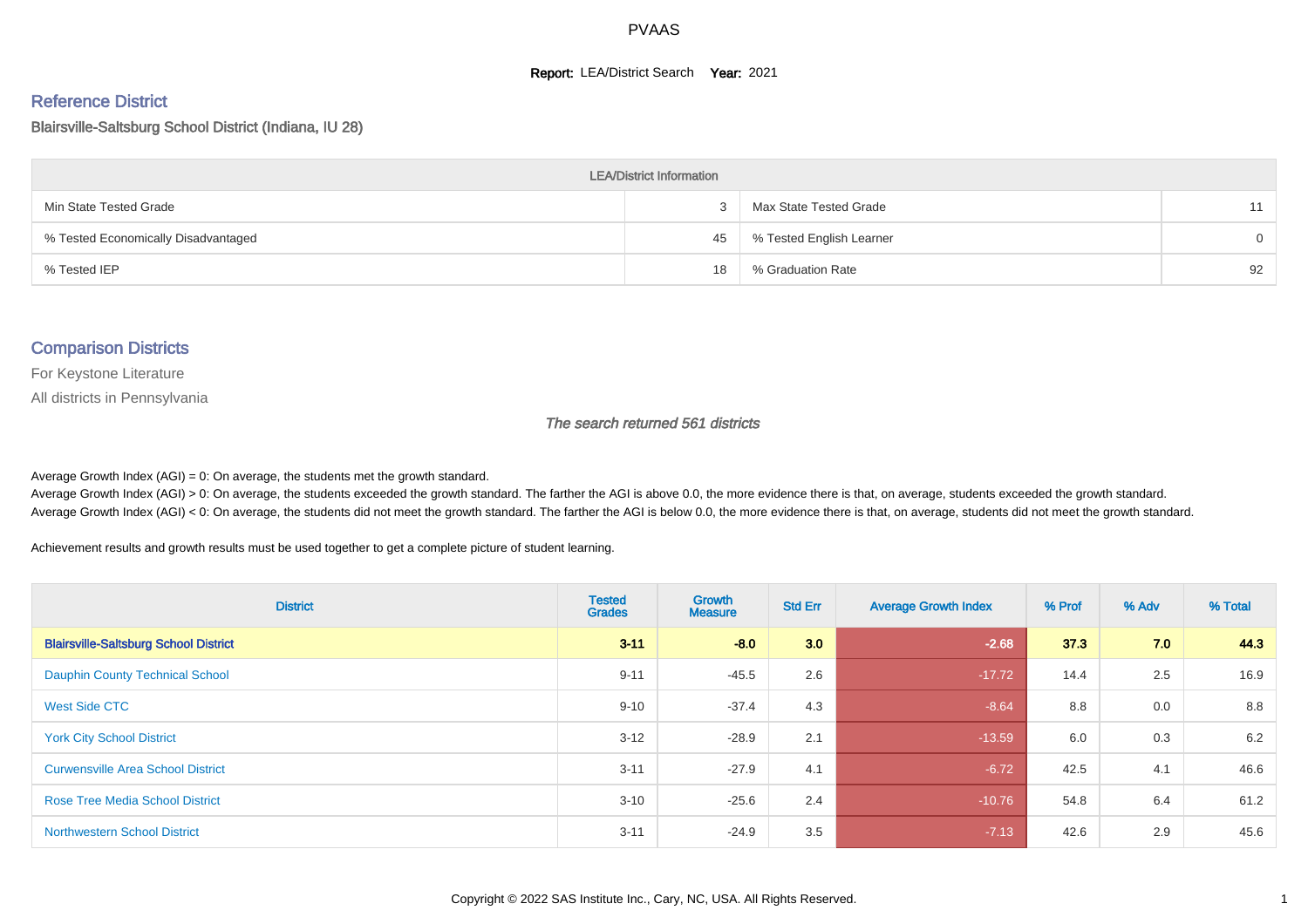| <b>District</b>                               | <b>Tested</b><br><b>Grades</b> | <b>Growth</b><br><b>Measure</b> | <b>Std Err</b> | <b>Average Growth Index</b> | % Prof | % Adv   | % Total |
|-----------------------------------------------|--------------------------------|---------------------------------|----------------|-----------------------------|--------|---------|---------|
| <b>Blairsville-Saltsburg School District</b>  | $3 - 11$                       | $-8.0$                          | 3.0            | $-2.68$                     | 37.3   | 7.0     | 44.3    |
| Philipsburg-Osceola Area School District      | $3 - 11$                       | $-24.8$                         | 3.3            | $-7.43$                     | 19.7   | $2.6\,$ | 22.4    |
| <b>Mastery Charter School - Gratz Campus</b>  | $7 - 10$                       | $-23.9$                         | 4.5            | $-5.29$                     | 2.9    | 0.0     | 2.9     |
| <b>Southern Fulton School District</b>        | $3 - 11$                       | $-23.7$                         | 4.4            | $-5.37$                     | 34.2   | 10.5    | 44.7    |
| <b>Shikellamy School District</b>             | $3 - 10$                       | $-22.3$                         | 2.5            | $-8.92$                     | 33.3   | 6.1     | 39.5    |
| <b>Lawrence County CTC</b>                    | $10 - 11$                      | $-21.7$                         | 3.6            | $-6.05$                     | 19.8   | 0.0     | 19.8    |
| Lackawanna Trail School District              | $3 - 10$                       | $-21.7$                         | 3.5            | $-6.20$                     | 38.5   | 1.5     | 40.0    |
| <b>Springfield Township School District</b>   | $3 - 11$                       | $-18.9$                         | 3.2            | $-5.88$                     | 62.6   | 3.6     | 66.3    |
| <b>Frazier School District</b>                | $3 - 11$                       | $-17.2$                         | 3.7            | $-4.70$                     | 37.1   | 1.6     | 38.7    |
| <b>Penns Manor Area School District</b>       | $3 - 12$                       | $-17.0$                         | 3.7            | $-4.52$                     | 29.7   | 3.1     | 32.8    |
| <b>Pennridge School District</b>              | $3 - 10$                       | $-16.8$                         | 1.4            | $-11.59$                    | 46.8   | 8.0     | 54.9    |
| Jefferson County-Dubois AVTS                  | $9 - 11$                       | $-16.2$                         | 3.9            | $-4.16$                     | 23.0   | 0.0     | 23.0    |
| <b>Lancaster School District</b>              | $3 - 12$                       | $-15.8$                         | 1.5            | $-10.90$                    | 14.6   | $2.3\,$ | 16.9    |
| Mifflinburg Area School District              | $3 - 11$                       | $-15.8$                         | 2.5            | $-6.30$                     | 42.4   | 4.0     | 46.4    |
| Schuylkill Haven Area School District         | $3 - 11$                       | $-15.3$                         | 3.1            | $-4.87$                     | 49.7   | 2.4     | 52.1    |
| <b>Ringgold School District</b>               | $3 - 11$                       | $-14.7$                         | 2.4            | $-6.04$                     | 41.5   | 7.9     | 49.4    |
| <b>Tacony Academy Charter School</b>          | $3 - 11$                       | $-14.7$                         | 3.0            | $-4.82$                     | 22.4   | 1.8     | 24.1    |
| Southern Columbia Area School District        | $3 - 11$                       | $-14.6$                         | 3.0            | $-4.92$                     | 55.0   | 4.0     | 59.0    |
| <b>Erie City School District</b>              | $3 - 12$                       | $-14.5$                         | 1.6            | $-9.26$                     | 25.4   | 3.0     | 28.4    |
| <b>Ridgway Area School District</b>           | $3 - 11$                       | $-14.5$                         | 4.1            | $-3.56$                     | 49.0   | 9.8     | 58.8    |
| <b>Minersville Area School District</b>       | $3 - 11$                       | $-14.4$                         | 3.7            | $-3.90$                     | 39.3   | 3.3     | 42.6    |
| <b>Williamsburg Community School District</b> | $3 - 11$                       | $-14.3$                         | 4.1            | $-3.48$                     | 28.3   | 0.0     | 28.3    |
| Johnsonburg Area School District              | $3 - 11$                       | $-14.1$                         | 3.9            | $-3.62$                     | 54.0   | 4.6     | 58.6    |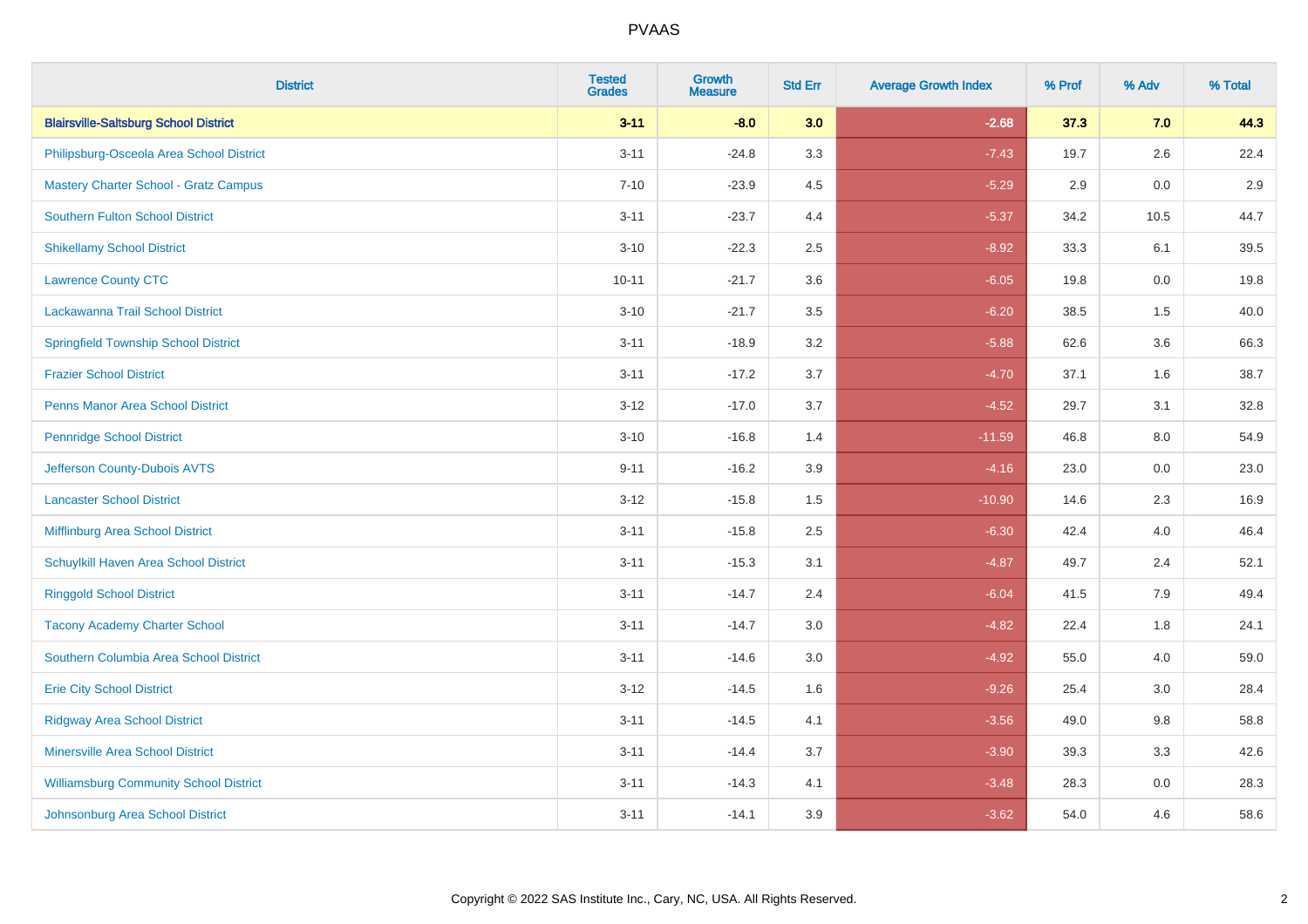| <b>District</b>                                 | <b>Tested</b><br><b>Grades</b> | <b>Growth</b><br><b>Measure</b> | <b>Std Err</b> | <b>Average Growth Index</b> | % Prof | % Adv   | % Total |
|-------------------------------------------------|--------------------------------|---------------------------------|----------------|-----------------------------|--------|---------|---------|
| <b>Blairsville-Saltsburg School District</b>    | $3 - 11$                       | $-8.0$                          | 3.0            | $-2.68$                     | 37.3   | 7.0     | 44.3    |
| <b>Riverside Beaver County School District</b>  | $3 - 11$                       | $-14.0$                         | 3.0            | $-4.64$                     | 49.4   | $8.8\,$ | 58.2    |
| <b>Bristol Township School District</b>         | $3 - 11$                       | $-13.9$                         | 2.0            | $-7.05$                     | 31.0   | 3.7     | 34.7    |
| <b>Tulpehocken Area School District</b>         | $3 - 12$                       | $-13.7$                         | 2.8            | $-4.81$                     | 36.7   | 2.8     | 39.4    |
| Propel Charter School - Braddock Hills          | $3 - 11$                       | $-13.6$                         | 3.6            | $-3.81$                     | 9.7    | 1.6     | 11.3    |
| Salisbury-Elk Lick School District              | $3 - 11$                       | $-13.5$                         | 5.9            | $-2.30$                     | 27.8   | 0.0     | 27.8    |
| <b>Titusville Area School District</b>          | $3 - 11$                       | $-13.2$                         | 2.6            | $-4.99$                     | 43.2   | 4.8     | 48.0    |
| <b>Rochester Area School District</b>           | $3 - 11$                       | $-13.2$                         | 4.6            | $-2.89$                     | 19.5   | 1.3     | 20.8    |
| <b>Northern Potter School District</b>          | $3 - 12$                       | $-13.1$                         | 4.6            | $-2.84$                     | 37.5   | 0.0     | 37.5    |
| Southern Huntingdon County School District      | $3 - 11$                       | $-12.9$                         | 3.2            | $-3.98$                     | 32.5   | $2.5\,$ | 35.0    |
| <b>Keystone Education Center Charter School</b> | $3 - 12$                       | $-12.9$                         | 5.9            | $-2.19$                     | 28.0   | 0.0     | 28.0    |
| <b>Hatboro-Horsham School District</b>          | $3 - 11$                       | $-12.8$                         | 1.7            | $-7.47$                     | 45.6   | 7.2     | 52.8    |
| <b>Norristown Area School District</b>          | $3 - 12$                       | $-12.8$                         | 1.6            | $-7.98$                     | 23.5   | 2.3     | 25.7    |
| <b>Avonworth School District</b>                | $3 - 10$                       | $-12.6$                         | 3.1            | $-4.01$                     | 59.8   | 4.6     | 64.4    |
| Columbia-Montour AVTS                           | $9 - 10$                       | $-12.5$                         | 3.0            | $-4.16$                     | 22.3   | 0.6     | 22.9    |
| <b>Wellsboro Area School District</b>           | $3 - 11$                       | $-12.4$                         | 3.0            | $-4.11$                     | 49.2   | 11.9    | 61.1    |
| <b>Owen J Roberts School District</b>           | $3 - 11$                       | $-12.3$                         | 1.6            | $-7.61$                     | 57.0   | 11.9    | 69.0    |
| <b>West Mifflin Area School District</b>        | $3 - 12$                       | $-12.3$                         | 2.9            | $-4.22$                     | 39.7   | 10.3    | 50.0    |
| <b>Annville-Cleona School District</b>          | $3 - 12$                       | $-12.1$                         | 2.7            | $-4.46$                     | 34.9   | 7.8     | 42.6    |
| Catasauqua Area School District                 | $3 - 12$                       | $-12.1$                         | 3.0            | $-4.00$                     | 36.8   | 7.6     | 44.3    |
| <b>Bucks County Technical High School</b>       | $9 - 10$                       | $-12.0$                         | 2.5            | $-4.84$                     | 35.9   | 3.2     | 39.2    |
| <b>Marion Center Area School District</b>       | $3 - 10$                       | $-12.0$                         | 3.1            | $-3.87$                     | 33.7   | 1.1     | 34.8    |
| <b>Moniteau School District</b>                 | $3 - 11$                       | $-11.8$                         | 3.3            | $-3.56$                     | 50.0   | 6.3     | 56.3    |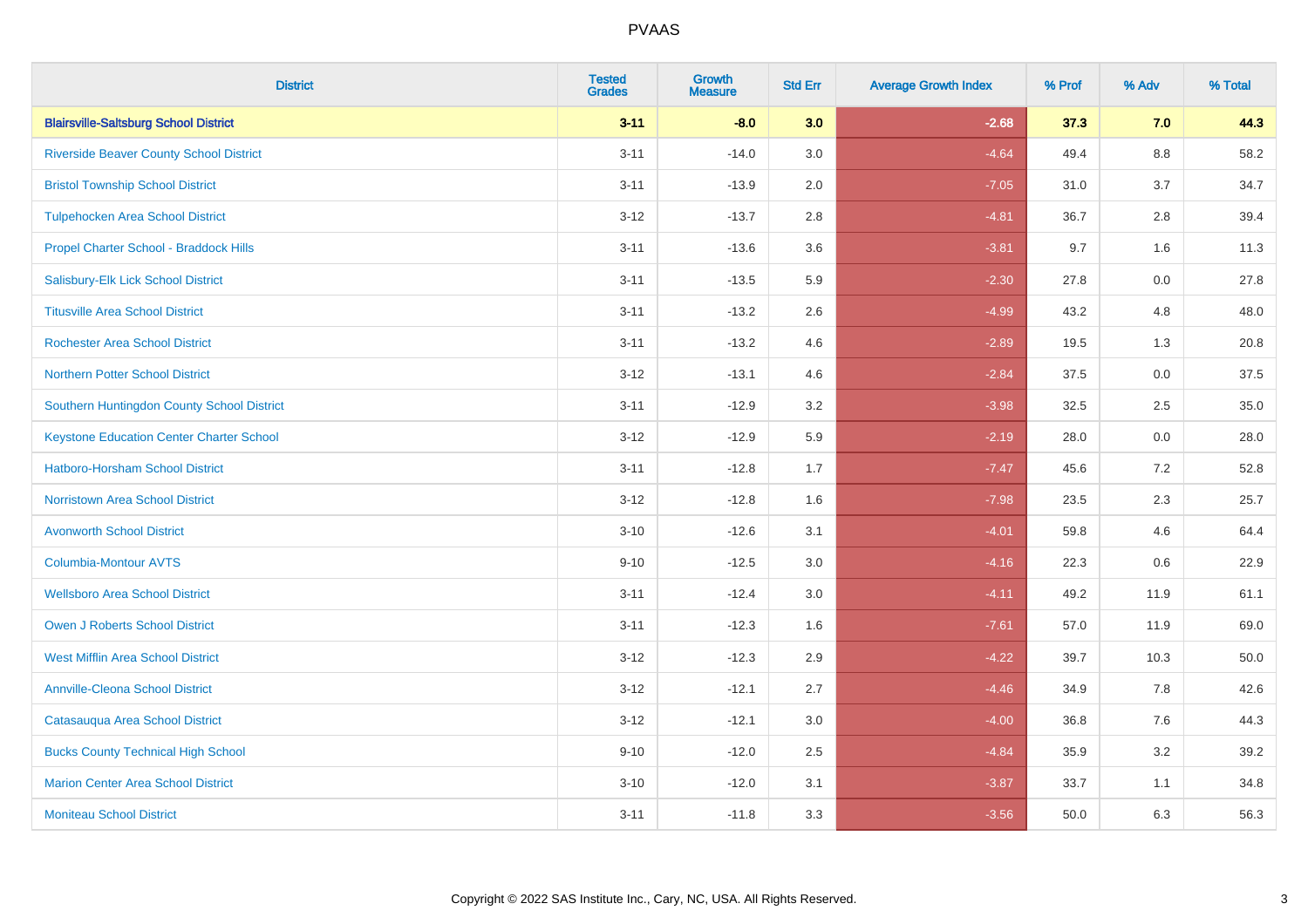| <b>District</b>                              | <b>Tested</b><br><b>Grades</b> | <b>Growth</b><br><b>Measure</b> | <b>Std Err</b> | <b>Average Growth Index</b> | % Prof | % Adv   | % Total |
|----------------------------------------------|--------------------------------|---------------------------------|----------------|-----------------------------|--------|---------|---------|
| <b>Blairsville-Saltsburg School District</b> | $3 - 11$                       | $-8.0$                          | 3.0            | $-2.68$                     | 37.3   | 7.0     | 44.3    |
| <b>Steelton-Highspire School District</b>    | $3 - 11$                       | $-11.8$                         | 3.5            | $-3.40$                     | 14.5   | 0.0     | 14.5    |
| <b>Propel Charter School-Homestead</b>       | $3 - 11$                       | $-11.7$                         | 4.1            | $-2.84$                     | 15.9   | 0.0     | 15.9    |
| <b>Abington School District</b>              | $3 - 10$                       | $-11.5$                         | 1.9            | $-6.00$                     | 56.2   | 11.6    | 67.8    |
| Southern Tioga School District               | $3 - 11$                       | $-11.5$                         | 2.7            | $-4.25$                     | 47.8   | 6.4     | 54.3    |
| Maritime Academy Charter School              | $3 - 10$                       | $-11.4$                         | 3.5            | $-3.29$                     | 15.2   | 0.0     | 15.2    |
| <b>Plum Borough School District</b>          | $3 - 11$                       | $-11.3$                         | 2.2            | $-5.19$                     | 51.1   | 9.0     | 60.1    |
| <b>South Park School District</b>            | $3 - 11$                       | $-11.3$                         | 2.7            | $-4.23$                     | 53.5   | 13.7    | 67.3    |
| La Academia Partnership Charter School       | $6 - 11$                       | $-11.0$                         | 4.7            | $-2.34$                     | 6.8    | 0.0     | 6.8     |
| <b>Sugar Valley Rural Charter School</b>     | $3 - 11$                       | $-11.0$                         | 4.5            | $-2.46$                     | 14.9   | 0.0     | 14.9    |
| <b>Solanco School District</b>               | $3 - 11$                       | $-11.0$                         | 2.0            | $-5.55$                     | 41.6   | 4.5     | 46.1    |
| <b>Propel Charter School-Montour</b>         | $3 - 10$                       | $-10.7$                         | 3.9            | $-2.71$                     | 13.7   | 0.0     | 13.7    |
| Northern Lehigh School District              | $3 - 12$                       | $-10.4$                         | 2.7            | $-3.82$                     | 28.0   | 9.3     | 37.3    |
| <b>Exeter Township School District</b>       | $3 - 11$                       | $-10.4$                         | 1.9            | $-5.44$                     | 50.6   | 2.7     | 53.3    |
| <b>Farrell Area School District</b>          | $3 - 11$                       | $-10.4$                         | 4.3            | $-2.41$                     | 19.0   | 0.0     | 19.0    |
| The New Academy Charter School               | $8 - 11$                       | $-10.4$                         | 5.2            | $-2.00$                     | 0.0    | $0.0\,$ | $0.0\,$ |
| <b>Union City Area School District</b>       | $3 - 12$                       | $-10.2$                         | 3.6            | $-2.87$                     | 42.9   | 3.2     | 46.0    |
| <b>Pittston Area School District</b>         | $3 - 11$                       | $-10.1$                         | 5.6            | $-1.80$                     | 38.1   | 9.5     | 47.6    |
| <b>Northwest Area School District</b>        | $3 - 10$                       | $-10.0$                         | 3.8            | $-2.59$                     | 34.6   | $7.3$   | 41.8    |
| Jefferson-Morgan School District             | $3 - 10$                       | $-9.9$                          | 4.2            | $-2.35$                     | 43.8   | 4.2     | 47.9    |
| <b>Big Spring School District</b>            | $3 - 11$                       | $-9.8$                          | 2.4            | $-4.00$                     | 38.6   | 8.9     | 47.5    |
| <b>Neshannock Township School District</b>   | $3 - 10$                       | $-9.7$                          | 2.9            | $-3.34$                     | 62.4   | 5.6     | 67.9    |
| <b>Benton Area School District</b>           | $3 - 10$                       | $-9.7$                          | 4.5            | $-2.18$                     | 43.2   | 5.4     | 48.6    |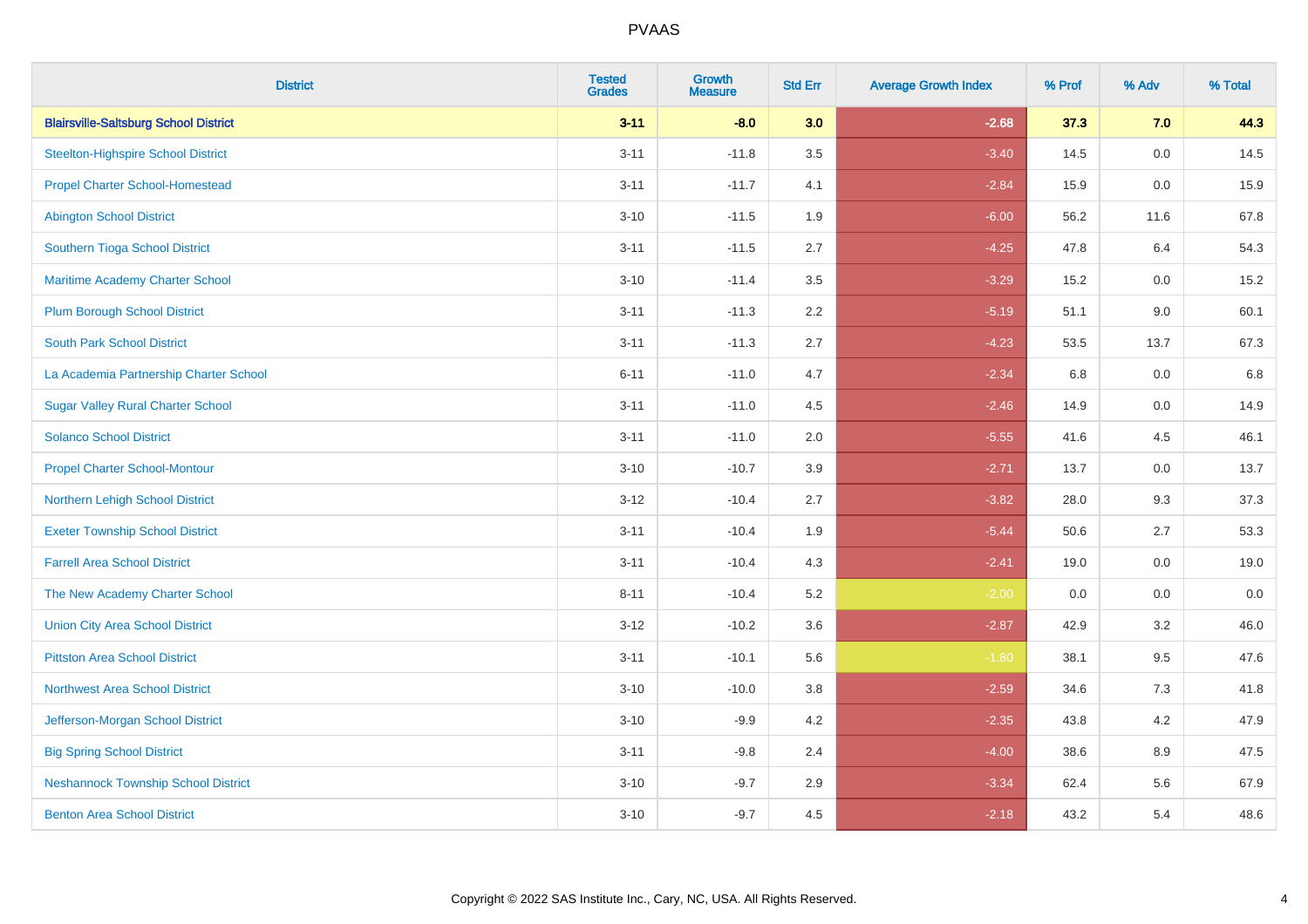| <b>District</b>                               | <b>Tested</b><br><b>Grades</b> | <b>Growth</b><br><b>Measure</b> | <b>Std Err</b> | <b>Average Growth Index</b> | % Prof | % Adv   | % Total |
|-----------------------------------------------|--------------------------------|---------------------------------|----------------|-----------------------------|--------|---------|---------|
| <b>Blairsville-Saltsburg School District</b>  | $3 - 11$                       | $-8.0$                          | 3.0            | $-2.68$                     | 37.3   | 7.0     | 44.3    |
| <b>Chambersburg Area School District</b>      | $3 - 11$                       | $-9.5$                          | 1.3            | $-7.20$                     | 42.7   | $8.6\,$ | 51.4    |
| <b>Redbank Valley School District</b>         | $3 - 11$                       | $-9.5$                          | 3.4            | $-2.77$                     | 31.5   | 4.9     | 36.4    |
| <b>Clearfield Area School District</b>        | $3 - 10$                       | $-9.4$                          | 2.6            | $-3.56$                     | 43.0   | 3.1     | 46.1    |
| <b>Carmichaels Area School District</b>       | $3 - 10$                       | $-9.3$                          | 3.3            | $-2.81$                     | 35.1   | 1.4     | 36.5    |
| <b>Berwick Area School District</b>           | $3 - 11$                       | $-9.3$                          | 2.6            | $-3.59$                     | 42.1   | 5.5     | 47.6    |
| <b>Bradford Area School District</b>          | $3 - 12$                       | $-9.3$                          | 2.4            | $-3.87$                     | 45.8   | 8.3     | 54.2    |
| <b>North East School District</b>             | $3 - 11$                       | $-9.3$                          | 3.1            | $-3.02$                     | 62.6   | 14.4    | 77.0    |
| <b>Innovative Arts Academy Charter School</b> | $6 - 11$                       | $-9.1$                          | 3.7            | $-2.44$                     | 9.5    | 0.0     | 9.5     |
| <b>Mahanoy Area School District</b>           | $3 - 10$                       | $-9.0$                          | 3.6            | $-2.49$                     | 26.2   | 1.6     | 27.9    |
| Aliquippa School District                     | $3 - 11$                       | $-9.0$                          | 4.2            | $-2.14$                     | 11.0   | 0.0     | 11.0    |
| Philadelphia Academy Charter School           | $3 - 11$                       | $-8.9$                          | 2.9            | $-3.04$                     | 50.5   | 2.9     | 53.4    |
| South Allegheny School District               | $3 - 11$                       | $-8.8$                          | 3.2            | $-2.70$                     | 40.5   | $0.0\,$ | 40.5    |
| <b>North Star School District</b>             | $3 - 11$                       | $-8.7$                          | 3.5            | $-2.51$                     | 47.8   | 6.0     | 53.7    |
| <b>Palisades School District</b>              | $3 - 11$                       | $-8.7$                          | 2.8            | $-3.06$                     | 53.8   | 6.7     | 60.5    |
| <b>Milton Area School District</b>            | $3 - 11$                       | $-8.7$                          | 2.5            | $-3.52$                     | 45.4   | $6.9\,$ | 52.3    |
| <b>Chartiers-Houston School District</b>      | $3 - 10$                       | $-8.6$                          | 3.5            | $-2.41$                     | 59.7   | 4.5     | 64.2    |
| <b>Lampeter-Strasburg School District</b>     | $3 - 12$                       | $-8.6$                          | 2.0            | $-4.33$                     | 55.1   | 9.8     | 64.8    |
| <b>West Middlesex Area School District</b>    | $3 - 10$                       | $-8.4$                          | 3.8            | $-2.21$                     | 34.9   | 2.8     | 37.6    |
| <b>Elizabeth Forward School District</b>      | $3 - 11$                       | $-8.4$                          | 2.4            | $-3.41$                     | 51.7   | 4.0     | 55.7    |
| <b>Southmoreland School District</b>          | $3 - 11$                       | $-8.3$                          | 3.6            | $-2.32$                     | 56.8   | 7.2     | 64.0    |
| <b>Tamaqua Area School District</b>           | $3 - 12$                       | $-8.2$                          | 2.5            | $-3.24$                     | 44.5   | 1.9     | 46.4    |
| <b>Muncy School District</b>                  | $3 - 11$                       | $-8.1$                          | 3.7            | $-2.21$                     | 42.0   | 3.8     | 45.8    |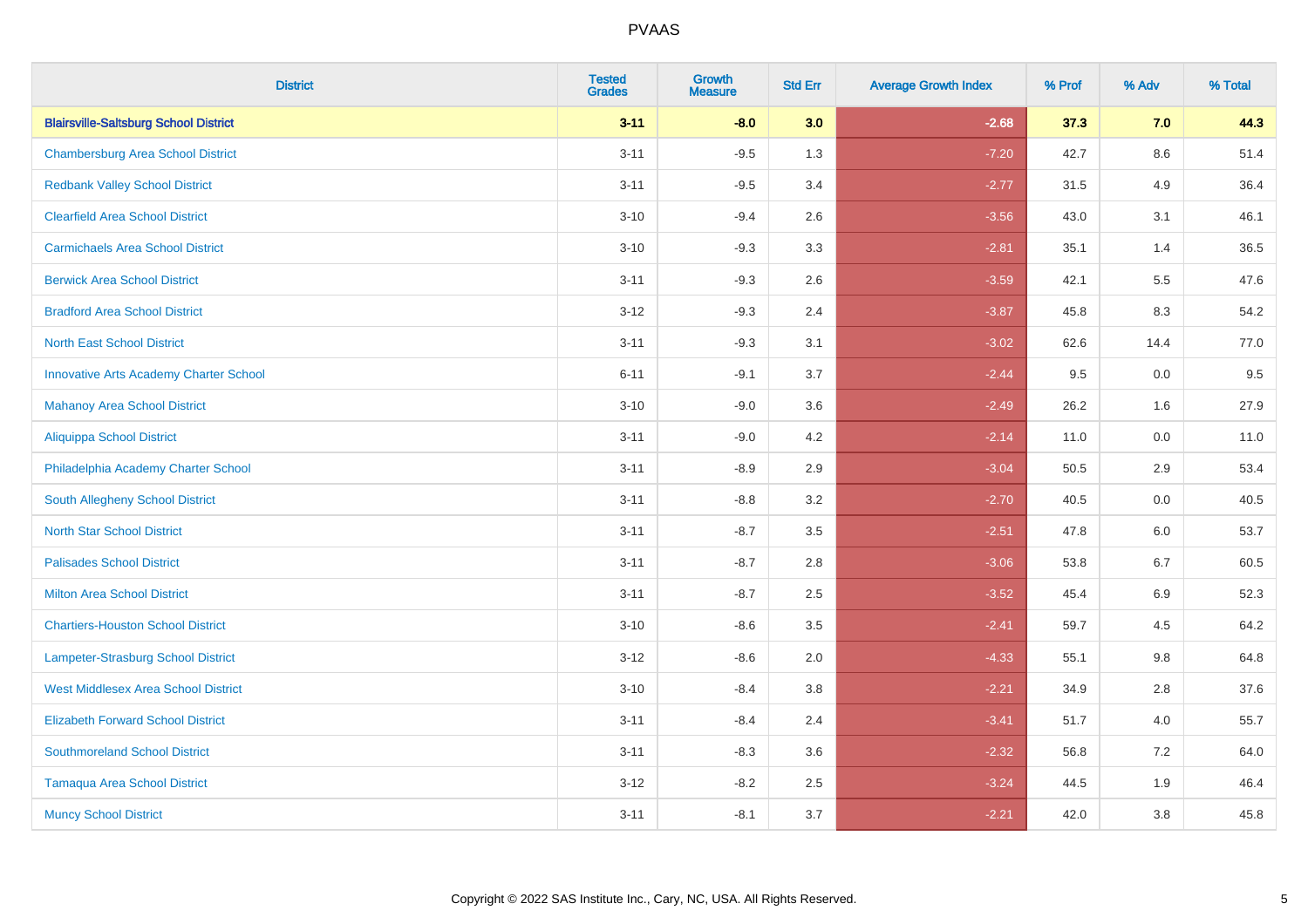| <b>District</b>                              | <b>Tested</b><br><b>Grades</b> | <b>Growth</b><br><b>Measure</b> | <b>Std Err</b> | <b>Average Growth Index</b> | % Prof | % Adv   | % Total |
|----------------------------------------------|--------------------------------|---------------------------------|----------------|-----------------------------|--------|---------|---------|
| <b>Blairsville-Saltsburg School District</b> | $3 - 11$                       | $-8.0$                          | 3.0            | $-2.68$                     | 37.3   | 7.0     | 44.3    |
| <b>Portage Area School District</b>          | $3 - 10$                       | $-8.1$                          | 3.6            | $-2.26$                     | 40.6   | 9.4     | 50.0    |
| <b>Blairsville-Saltsburg School District</b> | $3 - 11$                       | $-8.0$                          | 3.0            | $-2.68$                     | 37.3   | 7.0     | 44.3    |
| <b>Western Beaver County School District</b> | $3 - 11$                       | $-7.8$                          | 4.2            | $-1.87$                     | 56.5   | 6.5     | 63.0    |
| <b>Shamokin Area School District</b>         | $3 - 11$                       | $-7.7$                          | 4.8            | $-1.60$                     | 38.1   | 3.2     | 41.3    |
| <b>Pine Grove Area School District</b>       | $3 - 11$                       | $-7.7$                          | 2.9            | $-2.66$                     | 42.3   | 7.7     | 50.0    |
| <b>Dunmore School District</b>               | $3 - 11$                       | $-7.7$                          | 2.9            | $-2.62$                     | 34.0   | 7.2     | 41.2    |
| <b>Penn Hills School District</b>            | $3 - 11$                       | $-7.6$                          | 2.6            | $-2.94$                     | 33.1   | 0.7     | 33.8    |
| <b>Mohawk Area School District</b>           | $3 - 11$                       | $-7.5$                          | 3.1            | $-2.45$                     | 49.4   | 11.0    | 60.4    |
| Northern Tioga School District               | $3 - 12$                       | $-7.5$                          | 2.8            | $-2.64$                     | 54.0   | $1.2\,$ | 55.2    |
| <b>Conneaut School District</b>              | $3 - 12$                       | $-7.5$                          | 2.6            | $-2.91$                     | 38.4   | 7.4     | 45.8    |
| <b>Highlands School District</b>             | $3 - 11$                       | $-7.4$                          | 2.7            | $-2.76$                     | 44.4   | 3.7     | 48.2    |
| <b>Williams Valley School District</b>       | $3 - 11$                       | $-7.3$                          | 3.4            | $-2.13$                     | 23.2   | $0.0\,$ | 23.2    |
| California Area School District              | $3 - 10$                       | $-7.3$                          | 3.6            | $-2.02$                     | 42.6   | 9.8     | 52.5    |
| <b>Forest Hills School District</b>          | $3 - 11$                       | $-7.3$                          | 2.7            | $-2.74$                     | 41.1   | 13.7    | 54.8    |
| <b>Interboro School District</b>             | $3 - 12$                       | $-7.3$                          | 2.1            | $-3.43$                     | 46.6   | 4.8     | 51.4    |
| <b>Brownsville Area School District</b>      | $3 - 12$                       | $-7.2$                          | 3.9            | $-1.83$                     | 34.4   | 6.1     | 40.5    |
| <b>Windber Area School District</b>          | $3 - 11$                       | $-7.2$                          | 3.2            | $-2.24$                     | 55.4   | 7.2     | 62.6    |
| <b>Wallenpaupack Area School District</b>    | $3 - 11$                       | $-7.1$                          | 2.3            | $-3.09$                     | 40.8   | 2.4     | 43.1    |
| <b>Freedom Area School District</b>          | $3 - 11$                       | $-7.1$                          | 3.0            | $-2.37$                     | 43.8   | 4.2     | 47.9    |
| <b>Harbor Creek School District</b>          | $3 - 11$                       | $-7.1$                          | 2.7            | $-2.67$                     | 48.8   | 15.2    | 64.0    |
| <b>Moshannon Valley School District</b>      | $3 - 10$                       | $-7.0$                          | 3.4            | $-2.01$                     | 48.5   | 0.0     | 48.5    |
| Penn-Delco School District                   | $3 - 11$                       | $-6.8$                          | 1.9            | $-3.51$                     | 46.6   | 3.2     | 49.8    |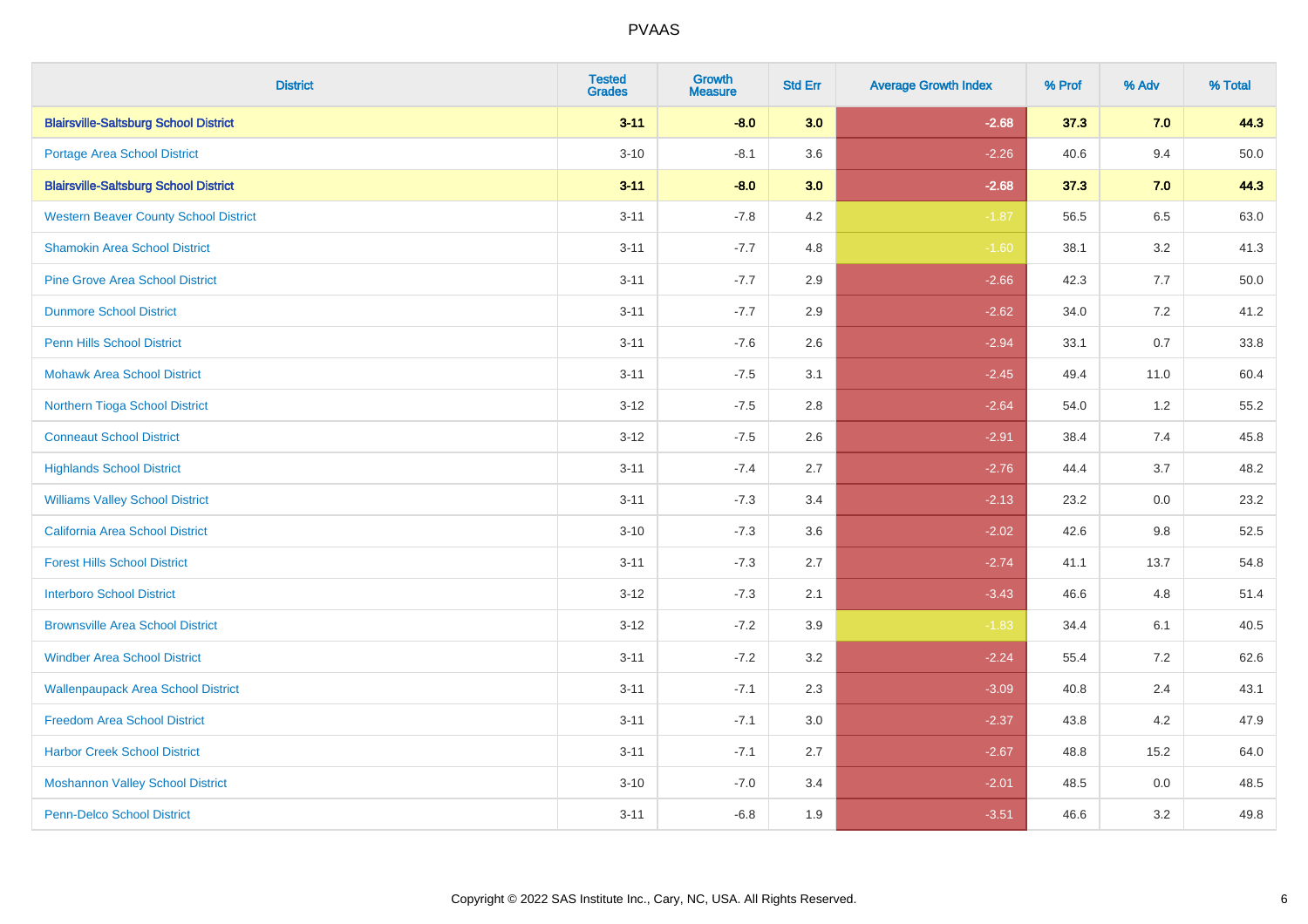| <b>District</b>                                   | <b>Tested</b><br><b>Grades</b> | Growth<br><b>Measure</b> | <b>Std Err</b> | <b>Average Growth Index</b> | % Prof | % Adv   | % Total |
|---------------------------------------------------|--------------------------------|--------------------------|----------------|-----------------------------|--------|---------|---------|
| <b>Blairsville-Saltsburg School District</b>      | $3 - 11$                       | $-8.0$                   | 3.0            | $-2.68$                     | 37.3   | 7.0     | 44.3    |
| <b>Yough School District</b>                      | $3 - 10$                       | $-6.6$                   | 2.7            | $-2.43$                     | 50.8   | 4.0     | 54.8    |
| <b>Butler Area School District</b>                | $3 - 11$                       | $-6.5$                   | 1.5            | $-4.26$                     | 42.5   | 9.4     | 51.9    |
| <b>Executive Education Academy Charter School</b> | $3 - 10$                       | $-6.5$                   | 3.1            | $-2.08$                     | 23.7   | $2.2\,$ | 25.8    |
| <b>New Castle Area School District</b>            | $3 - 12$                       | $-6.4$                   | 2.4            | $-2.66$                     | 32.5   | 4.3     | 36.8    |
| <b>Tri-Valley School District</b>                 | $3 - 10$                       | $-6.4$                   | 4.1            | $-1.57$                     | 37.0   | 4.4     | 41.3    |
| <b>Slippery Rock Area School District</b>         | $3 - 11$                       | $-6.3$                   | 2.5            | $-2.51$                     | 56.2   | 9.5     | 65.7    |
| <b>Upper Dauphin Area School District</b>         | $3 - 11$                       | $-6.3$                   | 3.2            | $-1.98$                     | 37.4   | 4.8     | 42.2    |
| <b>East Allegheny School District</b>             | $3 - 11$                       | $-6.3$                   | 3.3            | $-1.87$                     | 31.9   | 9.7     | 41.7    |
| <b>Dubois Area School District</b>                | $3 - 11$                       | $-6.2$                   | 2.0            | $-3.07$                     | 50.9   | 13.4    | 64.3    |
| <b>Mount Union Area School District</b>           | $3 - 10$                       | $-6.1$                   | 3.1            | $-1.97$                     | 32.2   | 3.4     | 35.6    |
| <b>Waynesboro Area School District</b>            | $3 - 12$                       | $-6.1$                   | 1.9            | $-3.20$                     | 50.0   | 6.8     | 56.8    |
| <b>East Lycoming School District</b>              | $3 - 11$                       | $-6.0$                   | 2.7            | $-2.24$                     | 48.3   | 4.2     | 52.5    |
| <b>Karns City Area School District</b>            | $3 - 11$                       | $-6.0$                   | 2.9            | $-2.03$                     | 53.1   | 8.3     | 61.5    |
| <b>Forest City Regional School District</b>       | $3 - 12$                       | $-6.0$                   | 3.0            | $-1.96$                     | 44.1   | 0.0     | 44.1    |
| <b>Old Forge School District</b>                  | $3 - 12$                       | $-5.9$                   | 3.4            | $-1.73$                     | 52.9   | 7.1     | 60.0    |
| <b>Shade-Central City School District</b>         | $3 - 11$                       | $-5.9$                   | 4.6            | $-1.28$                     | 27.8   | 0.0     | 27.8    |
| <b>Fort Cherry School District</b>                | $3 - 10$                       | $-5.9$                   | 3.8            | $-1.56$                     | 55.2   | 5.2     | 60.3    |
| <b>Universal Audenried Charter School</b>         | $9 - 11$                       | $-5.8$                   | 2.4            | $-2.40$                     | 14.6   | 0.0     | 14.6    |
| Jim Thorpe Area School District                   | $3 - 11$                       | $-5.8$                   | 2.7            | $-2.19$                     | 33.3   | 7.4     | 40.7    |
| <b>Blue Mountain School District</b>              | $3 - 10$                       | $-5.8$                   | 2.3            | $-2.56$                     | 46.6   | 8.5     | 55.1    |
| Susquehanna Township School District              | $3 - 12$                       | $-5.8$                   | 2.7            | $-2.17$                     | 36.0   | 5.6     | 41.6    |
| <b>Ferndale Area School District</b>              | $3 - 10$                       | $-5.8$                   | 4.3            | $-1.33$                     | 40.0   | 0.0     | 40.0    |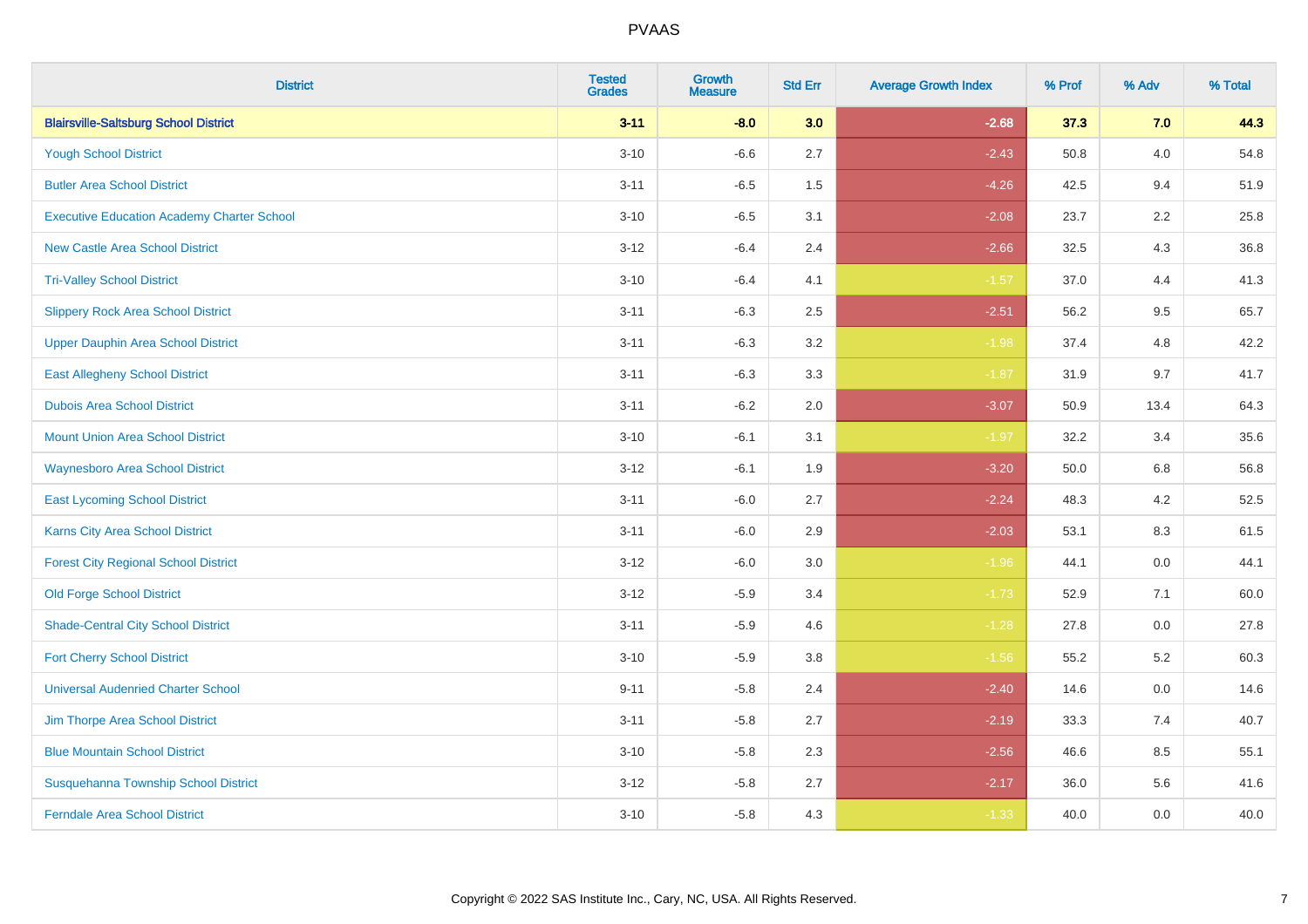| <b>District</b>                                | <b>Tested</b><br><b>Grades</b> | <b>Growth</b><br><b>Measure</b> | <b>Std Err</b> | <b>Average Growth Index</b> | % Prof | % Adv | % Total |
|------------------------------------------------|--------------------------------|---------------------------------|----------------|-----------------------------|--------|-------|---------|
| <b>Blairsville-Saltsburg School District</b>   | $3 - 11$                       | $-8.0$                          | 3.0            | $-2.68$                     | 37.3   | 7.0   | 44.3    |
| <b>Pequea Valley School District</b>           | $3 - 11$                       | $-5.8$                          | 3.2            | $-1.80$                     | 39.8   | 9.1   | 48.9    |
| <b>Austin Area School District</b>             | $3 - 11$                       | $-5.7$                          | 6.4            | $-0.90$                     | 33.3   | 5.6   | 38.9    |
| <b>Carbon Career &amp; Technical Institute</b> | $9 - 11$                       | $-5.7$                          | 3.6            | $-1.59$                     | 34.5   | 1.2   | 35.7    |
| <b>Claysburg-Kimmel School District</b>        | $3 - 11$                       | $-5.7$                          | 4.0            | $-1.42$                     | 42.9   | 8.2   | 51.0    |
| South Williamsport Area School District        | $3 - 10$                       | $-5.7$                          | 2.5            | $-2.30$                     | 45.5   | 4.5   | 50.0    |
| <b>Fairfield Area School District</b>          | $3 - 11$                       | $-5.6$                          | 3.4            | $-1.66$                     | 57.9   | 4.0   | 61.8    |
| <b>Canton Area School District</b>             | $3 - 11$                       | $-5.5$                          | 3.2            | $-1.75$                     | 40.7   | 2.3   | 43.0    |
| <b>Bermudian Springs School District</b>       | $3 - 11$                       | $-5.5$                          | 2.9            | $-1.94$                     | 56.4   | 6.8   | 63.2    |
| <b>Montrose Area School District</b>           | $3 - 10$                       | $-5.5$                          | 3.0            | $-1.82$                     | 46.7   | 5.4   | 52.2    |
| <b>Trinity Area School District</b>            | $3 - 11$                       | $-5.4$                          | 2.0            | $-2.71$                     | 48.3   | 11.8  | 60.1    |
| Imhotep Institute Charter High School          | $9 - 11$                       | $-5.3$                          | 5.8            | $-0.92$                     | 25.0   | 0.0   | 25.0    |
| <b>Corry Area School District</b>              | $3 - 11$                       | $-5.3$                          | 2.6            | $-2.03$                     | 38.5   | 6.0   | 44.5    |
| <b>Carlisle Area School District</b>           | $3 - 11$                       | $-5.3$                          | 1.9            | $-2.81$                     | 54.0   | 6.3   | 60.3    |
| <b>Indiana Area School District</b>            | $3 - 11$                       | $-5.3$                          | 2.3            | $-2.28$                     | 47.6   | 18.4  | 66.1    |
| <b>Middletown Area School District</b>         | $3 - 11$                       | $-5.3$                          | 2.6            | $-2.05$                     | 46.4   | 5.3   | 51.7    |
| <b>Brentwood Borough School District</b>       | $3 - 11$                       | $-5.3$                          | 3.0            | $-1.72$                     | 52.0   | 6.1   | 58.2    |
| Perseus House Charter School Of Excellence     | $6 - 11$                       | $-5.2$                          | 3.0            | $-1.72$                     | 16.5   | 0.0   | 16.5    |
| <b>Keystone Central School District</b>        | $3 - 11$                       | $-5.1$                          | 2.0            | $-2.46$                     | 44.7   | 4.6   | 49.4    |
| <b>Upper Moreland Township School District</b> | $3 - 11$                       | $-5.0$                          | 2.2            | $-2.31$                     | 57.9   | 4.0   | 61.9    |
| <b>Mount Pleasant Area School District</b>     | $3 - 11$                       | $-5.0$                          | 2.6            | $-1.93$                     | 52.6   | 0.0   | 52.6    |
| <b>Washington School District</b>              | $3 - 11$                       | $-4.9$                          | 2.8            | $-1.76$                     | 30.1   | 2.4   | 32.5    |
| <b>Brandywine Heights Area School District</b> | $3 - 11$                       | $-4.9$                          | 2.7            | $-1.81$                     | 49.2   | 8.2   | 57.4    |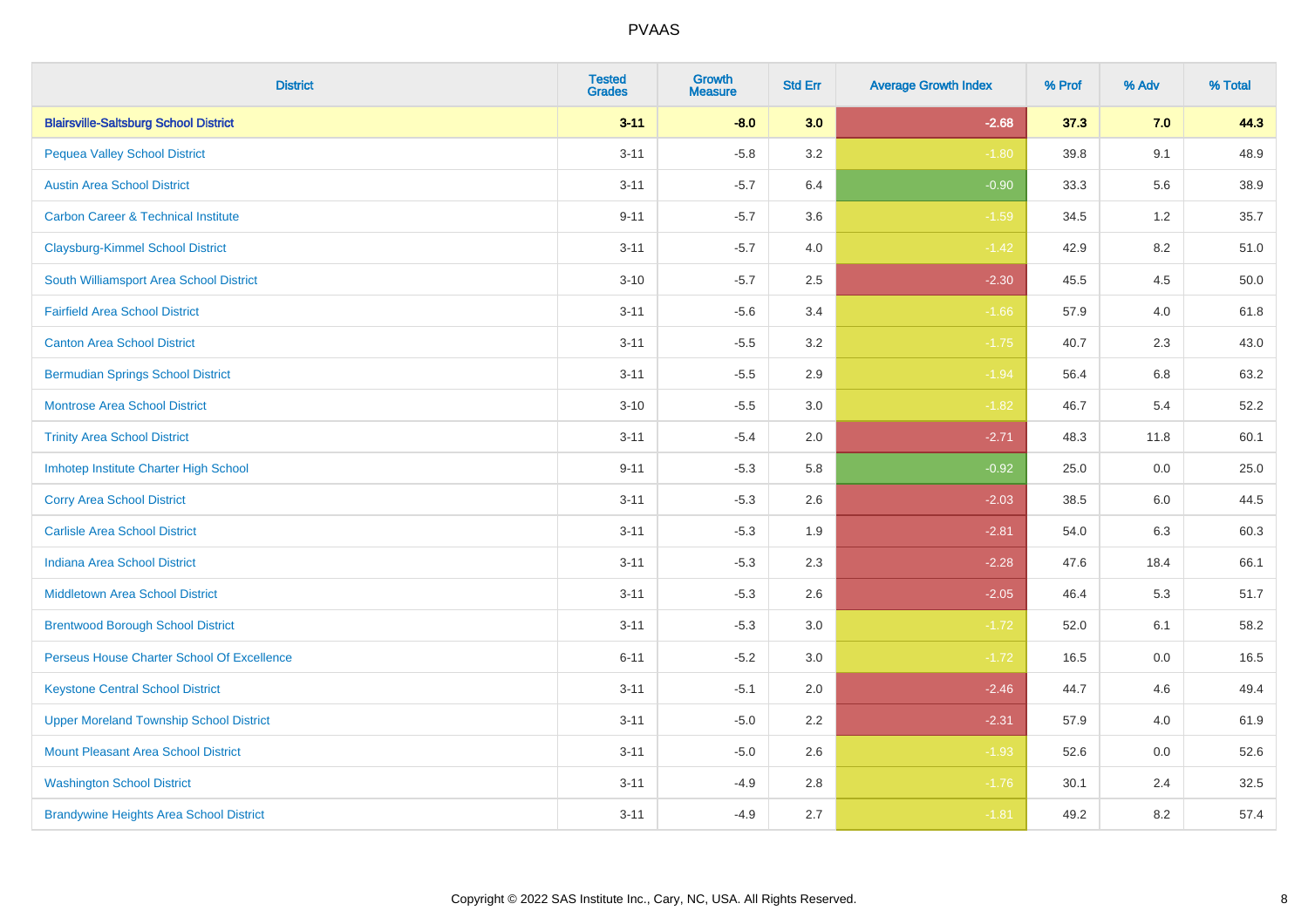| <b>District</b>                               | <b>Tested</b><br><b>Grades</b> | <b>Growth</b><br><b>Measure</b> | <b>Std Err</b> | <b>Average Growth Index</b> | % Prof | % Adv   | % Total |
|-----------------------------------------------|--------------------------------|---------------------------------|----------------|-----------------------------|--------|---------|---------|
| <b>Blairsville-Saltsburg School District</b>  | $3 - 11$                       | $-8.0$                          | 3.0            | $-2.68$                     | 37.3   | 7.0     | 44.3    |
| Juniata County School District                | $3 - 12$                       | $-4.9$                          | 2.1            | $-2.26$                     | 38.5   | $2.9\,$ | 41.4    |
| <b>Central Columbia School District</b>       | $3 - 12$                       | $-4.8$                          | 2.6            | $-1.86$                     | 53.7   | 14.8    | 68.5    |
| <b>Nazareth Area School District</b>          | $3 - 11$                       | $-4.7$                          | 1.7            | $-2.82$                     | 59.2   | $9.9\,$ | 69.0    |
| <b>Boyertown Area School District</b>         | $3 - 11$                       | $-4.7$                          | 1.5            | $-3.17$                     | 55.2   | 11.3    | 66.5    |
| <b>Apollo-Ridge School District</b>           | $3 - 12$                       | $-4.7$                          | 3.7            | $-1.24$                     | 50.0   | 10.0    | 60.0    |
| <b>Crawford Central School District</b>       | $3 - 11$                       | $-4.7$                          | 2.2            | $-2.15$                     | 40.6   | 10.5    | 51.1    |
| <b>Riverview School District</b>              | $3 - 11$                       | $-4.6$                          | 3.8            | $-1.20$                     | 57.9   | 15.8    | 73.7    |
| <b>West Greene School District</b>            | $3 - 11$                       | $-4.5$                          | 4.3            | $-1.04$                     | 36.6   | 7.3     | 43.9    |
| <b>Greensburg Salem School District</b>       | $3 - 11$                       | $-4.4$                          | 2.4            | $-1.88$                     | 47.6   | 4.9     | 52.4    |
| <b>Coatesville Area School District</b>       | $3 - 11$                       | $-4.4$                          | 1.7            | $-2.62$                     | 36.3   | 4.2     | 40.5    |
| <b>Quakertown Community School District</b>   | $3 - 12$                       | $-4.4$                          | 1.6            | $-2.70$                     | 56.5   | 10.0    | 66.6    |
| <b>Somerset Area School District</b>          | $3 - 11$                       | $-4.4$                          | 2.3            | $-1.93$                     | 44.4   | 14.9    | 59.3    |
| <b>Gillingham Charter School</b>              | $3 - 11$                       | $-4.4$                          | 5.6            | $-0.77$                     | 20.8   | 8.3     | 29.2    |
| <b>Forest Area School District</b>            | $3 - 11$                       | $-4.4$                          | 5.4            | $-0.81$                     | 36.2   | 2.1     | 38.3    |
| Jeannette City School District                | $3 - 11$                       | $-4.3$                          | 3.8            | $-1.13$                     | 46.7   | $7.5\,$ | 54.2    |
| <b>Antietam School District</b>               | $3 - 10$                       | $-4.3$                          | 3.8            | $-1.13$                     | 36.4   | $5.4$   | 41.8    |
| <b>Oxford Area School District</b>            | $3 - 11$                       | $-4.3$                          | 1.9            | $-2.26$                     | 41.3   | 8.0     | 49.3    |
| <b>Bristol Borough School District</b>        | $3 - 12$                       | $-4.3$                          | 3.4            | $-1.27$                     | 39.7   | 1.3     | 41.0    |
| <b>Turkeyfoot Valley Area School District</b> | $3 - 12$                       | $-4.3$                          | 5.6            | $-0.76$                     | 22.0   | 5.1     | 27.1    |
| <b>Troy Area School District</b>              | $3 - 10$                       | $-4.3$                          | 3.4            | $-1.26$                     | 43.2   | 5.7     | 48.9    |
| East Pennsboro Area School District           | $3 - 11$                       | $-4.2$                          | 2.5            | $-1.71$                     | 60.8   | 8.5     | 69.3    |
| <b>Ellwood City Area School District</b>      | $3 - 11$                       | $-4.2$                          | 3.2            | $-1.29$                     | 54.1   | 14.1    | 68.2    |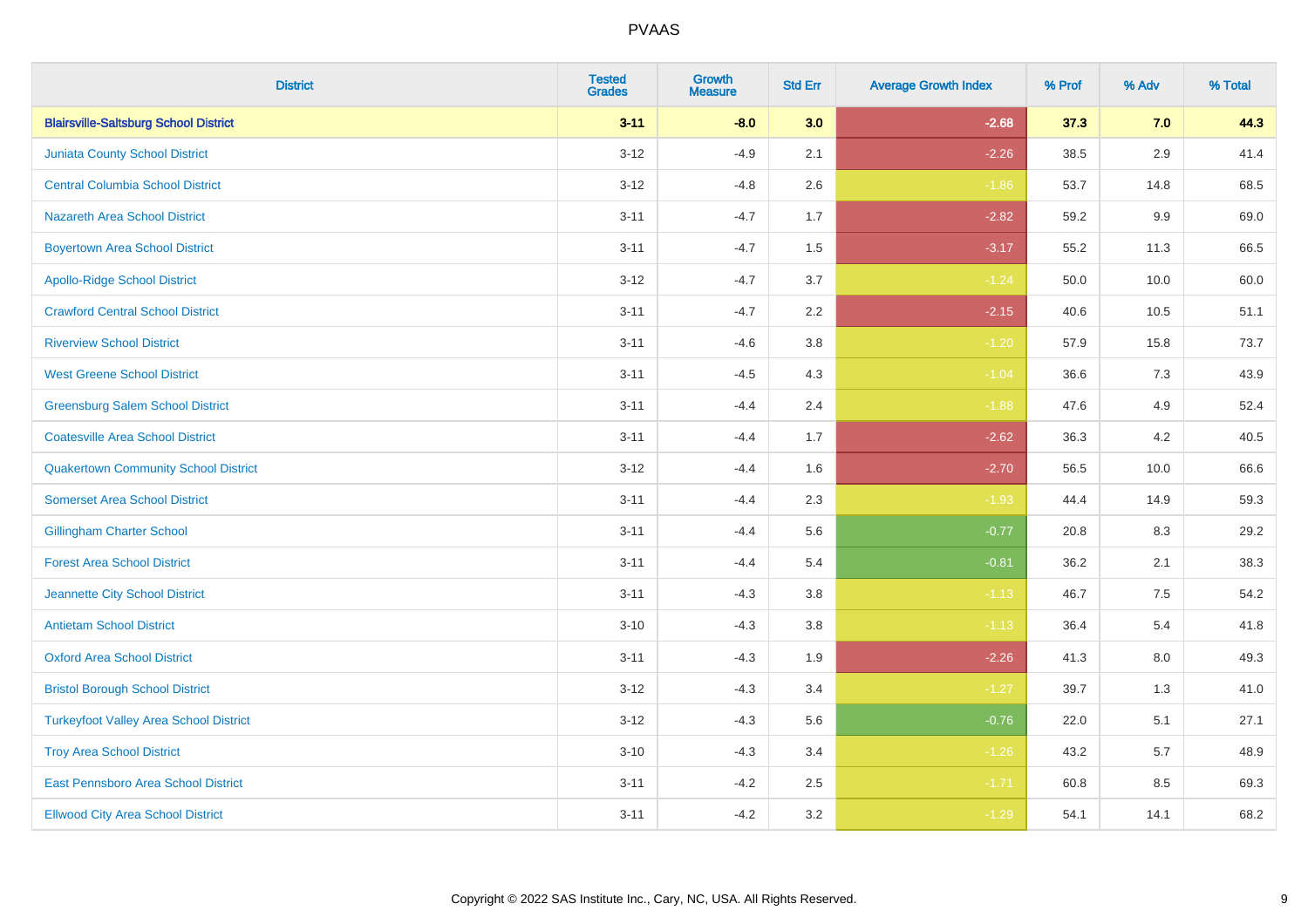| <b>District</b>                                                       | <b>Tested</b><br><b>Grades</b> | <b>Growth</b><br><b>Measure</b> | <b>Std Err</b> | <b>Average Growth Index</b> | % Prof | % Adv   | % Total |
|-----------------------------------------------------------------------|--------------------------------|---------------------------------|----------------|-----------------------------|--------|---------|---------|
| <b>Blairsville-Saltsburg School District</b>                          | $3 - 11$                       | $-8.0$                          | 3.0            | $-2.68$                     | 37.3   | 7.0     | 44.3    |
| <b>MaST Community Charter School</b>                                  | $3 - 10$                       | $-4.1$                          | 2.7            | $-1.52$                     | 44.0   | $9.5\,$ | 53.4    |
| <b>Easton Area School District</b>                                    | $3 - 12$                       | $-4.1$                          | 1.4            | $-2.91$                     | 39.9   | 4.0     | 43.9    |
| <b>Cambria Heights School District</b>                                | $3 - 10$                       | $-4.1$                          | 3.1            | $-1.32$                     | 51.0   | 6.0     | 57.0    |
| <b>Elk Lake School District</b>                                       | $3 - 11$                       | $-4.0$                          | 3.3            | $-1.23$                     | 46.2   | 3.3     | 49.4    |
| <b>Pottstown School District</b>                                      | $3 - 12$                       | $-4.0$                          | 2.4            | $-1.68$                     | 29.8   | 1.2     | 31.0    |
| <b>Gettysburg Area School District</b>                                | $3 - 11$                       | $-4.0$                          | 2.1            | $-1.89$                     | 45.3   | 14.0    | 59.3    |
| Preparatory Charter School Of Mathematics, Science, Tech, And Careers | $9 - 10$                       | $-4.0$                          | 2.5            | $-1.59$                     | 15.0   | 0.0     | 15.0    |
| <b>Sullivan County School District</b>                                | $3 - 10$                       | $-4.0$                          | 4.4            | $-0.90$                     | 66.7   | 2.6     | 69.2    |
| <b>Westmont Hilltop School District</b>                               | $3 - 11$                       | $-4.0$                          | 2.8            | $-1.40$                     | 36.3   | 13.3    | 49.6    |
| Juniata Valley School District                                        | $3 - 11$                       | $-3.9$                          | 3.5            | $-1.10$                     | 44.4   | 3.5     | 47.8    |
| <b>Big Beaver Falls Area School District</b>                          | $3 - 11$                       | $-3.9$                          | 3.3            | $-1.18$                     | 34.1   | 3.5     | 37.6    |
| <b>York Co School Of Technology</b>                                   | $9 - 12$                       | $-3.8$                          | 1.7            | $-2.22$                     | 39.1   | 5.6     | 44.7    |
| <b>Valley Grove School District</b>                                   | $3 - 10$                       | $-3.7$                          | 3.7            | $-1.01$                     | 51.2   | 6.1     | 57.3    |
| <b>Kane Area School District</b>                                      | $3 - 10$                       | $-3.7$                          | 3.2            | $-1.17$                     | 39.5   | $9.9\,$ | 49.4    |
| <b>Conemaugh Township Area School District</b>                        | $3 - 12$                       | $-3.7$                          | 3.4            | $-1.09$                     | 53.8   | 17.6    | 71.4    |
| <b>Kiski Area School District</b>                                     | $3 - 11$                       | $-3.7$                          | 2.0            | $-1.86$                     | 57.4   | 10.4    | 67.8    |
| <b>Twin Valley School District</b>                                    | $3 - 12$                       | $-3.6$                          | 2.1            | $-1.69$                     | 49.6   | 7.1     | 56.8    |
| <b>Perkiomen Valley School District</b>                               | $3 - 11$                       | $-3.5$                          | 1.6            | $-2.18$                     | 53.8   | 13.4    | 67.2    |
| <b>Fannett-Metal School District</b>                                  | $3 - 11$                       | $-3.4$                          | 5.1            | $-0.67$                     | 38.7   | 8.1     | 46.8    |
| <b>Chestnut Ridge School District</b>                                 | $3 - 12$                       | $-3.4$                          | 2.9            | $-1.17$                     | 46.6   | 5.8     | 52.4    |
| <b>Pittsburgh School District</b>                                     | $3 - 11$                       | $-3.3$                          | 1.1            | $-3.04$                     | 33.9   | 8.2     | 42.1    |
| <b>Riverside School District</b>                                      | $3 - 11$                       | $-3.2$                          | 3.0            | $-1.09$                     | 43.0   | 9.0     | 52.0    |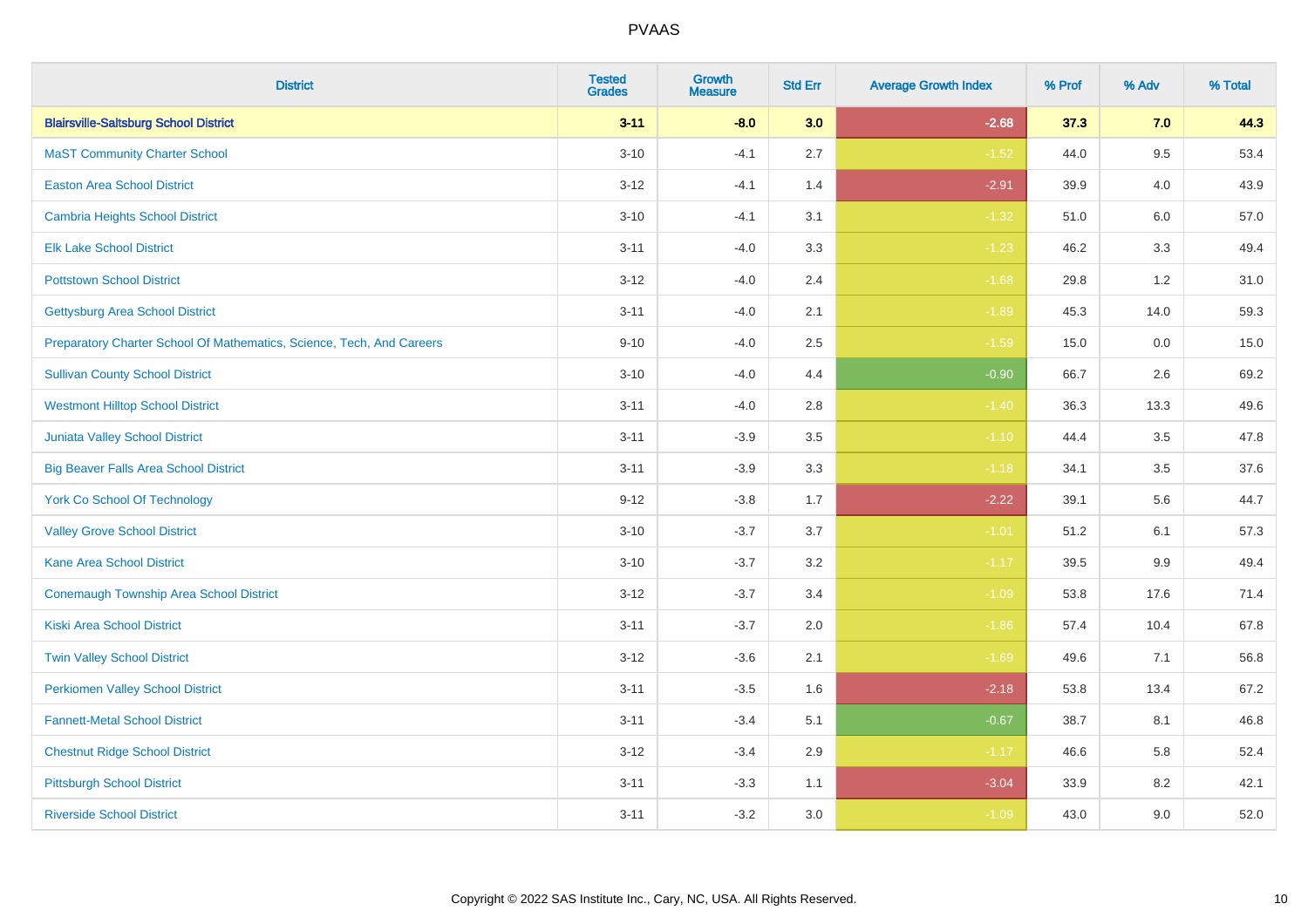| <b>District</b>                                         | <b>Tested</b><br><b>Grades</b> | <b>Growth</b><br><b>Measure</b> | <b>Std Err</b> | <b>Average Growth Index</b> | % Prof | % Adv   | % Total |
|---------------------------------------------------------|--------------------------------|---------------------------------|----------------|-----------------------------|--------|---------|---------|
| <b>Blairsville-Saltsburg School District</b>            | $3 - 11$                       | $-8.0$                          | 3.0            | $-2.68$                     | 37.3   | 7.0     | 44.3    |
| <b>Conemaugh Valley School District</b>                 | $3 - 12$                       | $-3.2$                          | 4.1            | $-0.78$                     | 48.2   | 5.6     | 53.7    |
| <b>Columbia Borough School District</b>                 | $3 - 12$                       | $-3.1$                          | 3.5            | $-0.89$                     | 29.5   | 1.9     | 31.4    |
| <b>Northeast Bradford School District</b>               | $3 - 10$                       | $-3.1$                          | 4.0            | $-0.78$                     | 33.9   | 3.4     | 37.3    |
| <b>Greater Johnstown School District</b>                | $3 - 11$                       | $-3.1$                          | 2.6            | $-1.19$                     | 26.1   | 0.0     | 26.1    |
| <b>Greencastle-Antrim School District</b>               | $3 - 11$                       | $-3.0$                          | 2.2            | $-1.36$                     | 62.4   | $9.9\,$ | 72.3    |
| Center For Student Learning Charter School At Pennsbury | $6 - 12$                       | $-2.9$                          | 6.1            | $-0.47$                     | 42.9   | 0.0     | 42.9    |
| <b>Scranton School District</b>                         | $3 - 12$                       | $-2.9$                          | 2.4            | $-1.22$                     | 45.6   | 3.6     | 49.1    |
| Oil City Area School District                           | $3 - 11$                       | $-2.9$                          | 2.6            | $-1.08$                     | 44.4   | 5.8     | 50.2    |
| <b>Quaker Valley School District</b>                    | $3 - 11$                       | $-2.8$                          | 2.6            | $-1.08$                     | 55.2   | 13.2    | 68.4    |
| <b>Susquehanna Community School District</b>            | $3 - 11$                       | $-2.8$                          | 4.2            | $-0.66$                     | 49.4   | 6.9     | 56.3    |
| <b>Chichester School District</b>                       | $3 - 11$                       | $-2.7$                          | 2.3            | $-1.17$                     | 44.6   | 6.6     | 51.2    |
| <b>Lewisburg Area School District</b>                   | $3 - 11$                       | $-2.7$                          | 2.6            | $-1.03$                     | 57.0   | 18.5    | 75.6    |
| Shenango Area School District                           | $3 - 11$                       | $-2.6$                          | 3.3            | $-0.79$                     | 50.6   | 13.9    | 64.6    |
| <b>Charleroi School District</b>                        | $3 - 11$                       | $-2.6$                          | 3.0            | $-0.86$                     | 55.7   | 7.4     | 63.1    |
| <b>Dallas School District</b>                           | $3 - 11$                       | $-2.5$                          | 2.2            | $-1.12$                     | 54.9   | $7.6\,$ | 62.4    |
| <b>Clarion-Limestone Area School District</b>           | $3 - 12$                       | $-2.5$                          | 4.1            | $-0.60$                     | 56.8   | 6.8     | 63.6    |
| <b>North Pocono School District</b>                     | $3 - 11$                       | $-2.3$                          | 3.4            | $-0.68$                     | 52.0   | 16.4    | 68.5    |
| <b>Wyoming Valley West School District</b>              | $3 - 11$                       | $-2.2$                          | 2.4            | $-0.91$                     | 49.4   | 3.0     | 52.4    |
| <b>Burgettstown Area School District</b>                | $3 - 11$                       | $-2.1$                          | 3.4            | $-0.62$                     | 50.0   | 1.4     | 51.4    |
| <b>Bald Eagle Area School District</b>                  | $3 - 11$                       | $-2.1$                          | 2.7            | $-0.75$                     | 48.4   | 9.4     | 57.7    |
| Huntingdon Area School District                         | $3 - 11$                       | $-2.0$                          | 2.7            | $-0.72$                     | 36.8   | 10.3    | 47.0    |
| Hope For Hyndman Charter School                         | $3 - 11$                       | $-2.0$                          | 6.1            | $-0.32$                     | 33.3   | 0.0     | 33.3    |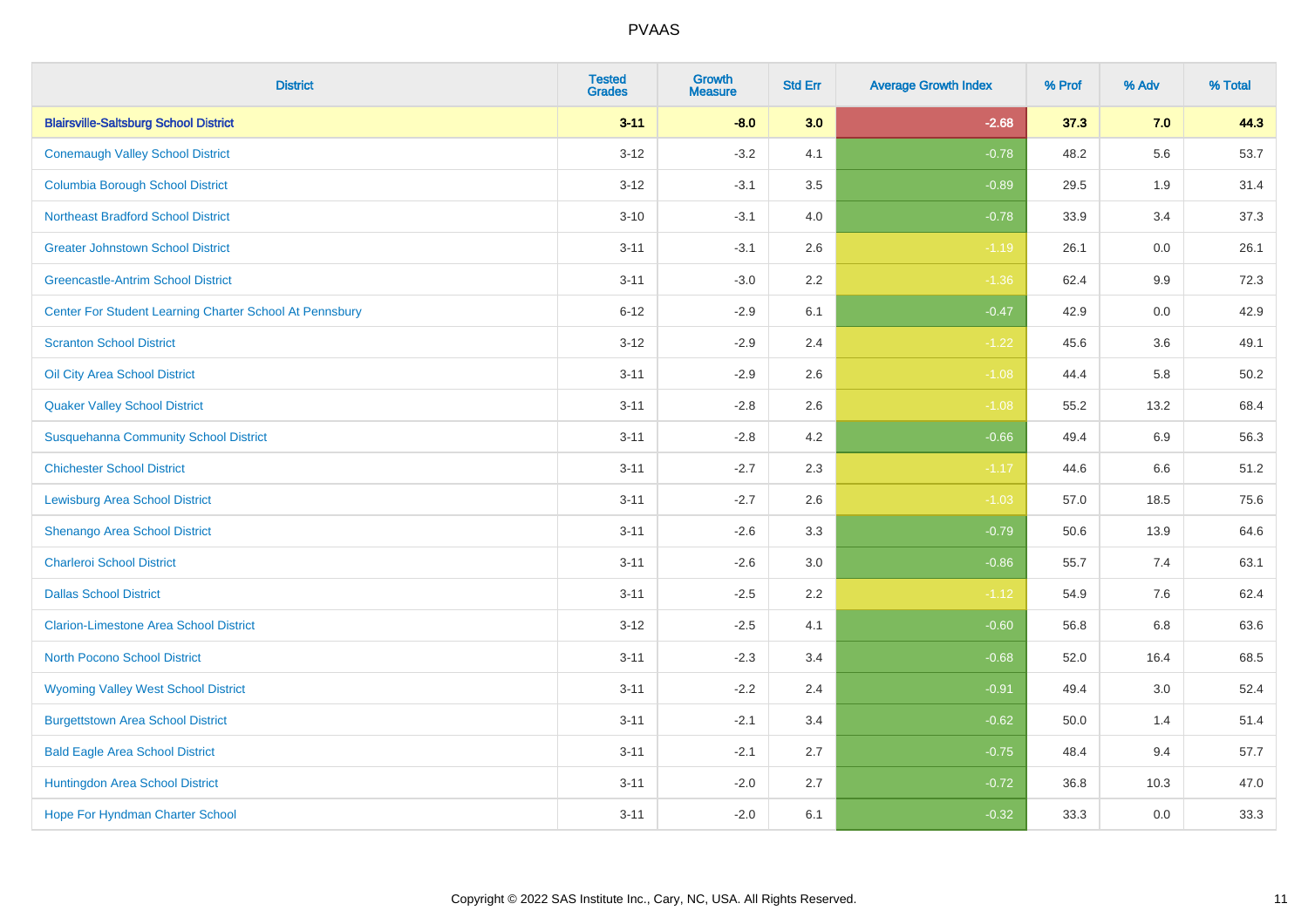| <b>District</b>                              | <b>Tested</b><br><b>Grades</b> | <b>Growth</b><br><b>Measure</b> | <b>Std Err</b> | <b>Average Growth Index</b> | % Prof | % Adv | % Total |
|----------------------------------------------|--------------------------------|---------------------------------|----------------|-----------------------------|--------|-------|---------|
| <b>Blairsville-Saltsburg School District</b> | $3 - 11$                       | $-8.0$                          | 3.0            | $-2.68$                     | 37.3   | 7.0   | 44.3    |
| <b>Montour School District</b>               | $3 - 11$                       | $-1.8$                          | 2.1            | $-0.88$                     | 61.4   | 15.1  | 76.5    |
| <b>North Hills School District</b>           | $3 - 11$                       | $-1.8$                          | 1.8            | $-0.96$                     | 59.1   | 14.1  | 73.2    |
| <b>Phoenixville Area School District</b>     | $3 - 11$                       | $-1.7$                          | 2.1            | $-0.83$                     | 59.9   | 10.6  | 70.5    |
| <b>Chartiers Valley School District</b>      | $3 - 11$                       | $-1.7$                          | 2.0            | $-0.81$                     | 54.7   | 8.4   | 63.1    |
| <b>Mid Valley School District</b>            | $3 - 10$                       | $-1.7$                          | 3.0            | $-0.55$                     | 45.1   | 7.8   | 52.9    |
| South Side Area School District              | $3 - 11$                       | $-1.6$                          | 3.3            | $-0.48$                     | 50.0   | 6.8   | 56.8    |
| <b>Cornell School District</b>               | $3 - 11$                       | $-1.6$                          | 5.0            | $-0.32$                     | 33.8   | 1.5   | 35.4    |
| <b>Lehighton Area School District</b>        | $3 - 11$                       | $-1.6$                          | 2.3            | $-0.70$                     | 51.1   | 5.6   | 56.7    |
| <b>Central Greene School District</b>        | $3 - 11$                       | $-1.6$                          | 2.8            | $-0.55$                     | 54.2   | 2.8   | 57.0    |
| <b>Lebanon School District</b>               | $3 - 11$                       | $-1.6$                          | 1.9            | $-0.80$                     | 24.4   | 2.6   | 27.0    |
| <b>Sharpsville Area School District</b>      | $3 - 11$                       | $-1.4$                          | 3.5            | $-0.40$                     | 55.2   | 13.4  | 68.7    |
| <b>Seneca Valley School District</b>         | $3 - 11$                       | $-1.4$                          | 1.4            | $-0.99$                     | 57.2   | 11.4  | 68.6    |
| <b>Cheltenham School District</b>            | $3 - 11$                       | $-1.4$                          | 2.1            | $-0.67$                     | 46.1   | 10.0  | 56.1    |
| <b>Wyoming Area School District</b>          | $3 - 10$                       | $-1.3$                          | 2.6            | $-0.50$                     | 53.8   | 10.8  | 64.6    |
| <b>Bellwood-Antis School District</b>        | $3 - 10$                       | $-1.2$                          | 3.2            | $-0.39$                     | 55.1   | 10.1  | 65.2    |
| <b>Palmerton Area School District</b>        | $3 - 11$                       | $-1.2$                          | 3.0            | $-0.39$                     | 57.4   | 5.0   | 62.4    |
| Mt Lebanon School District                   | $3 - 11$                       | $-1.0$                          | 1.5            | $-0.70$                     | 61.9   | 24.0  | 85.9    |
| North Schuylkill School District             | $3 - 11$                       | $-1.0$                          | 2.4            | $-0.42$                     | 41.8   | 5.1   | 46.8    |
| <b>Manheim Township School District</b>      | $3 - 12$                       | $-0.9$                          | 1.6            | $-0.58$                     | 53.2   | 15.5  | 68.7    |
| <b>Lakeview School District</b>              | $3 - 11$                       | $-0.9$                          | 3.7            | $-0.24$                     | 60.3   | 3.2   | 63.5    |
| <b>Glendale School District</b>              | $3 - 10$                       | $-0.9$                          | 3.7            | $-0.24$                     | 50.0   | 5.4   | 55.4    |
| <b>Conewago Valley School District</b>       | $3 - 12$                       | $-0.9$                          | 2.0            | $-0.45$                     | 51.7   | 9.6   | 61.3    |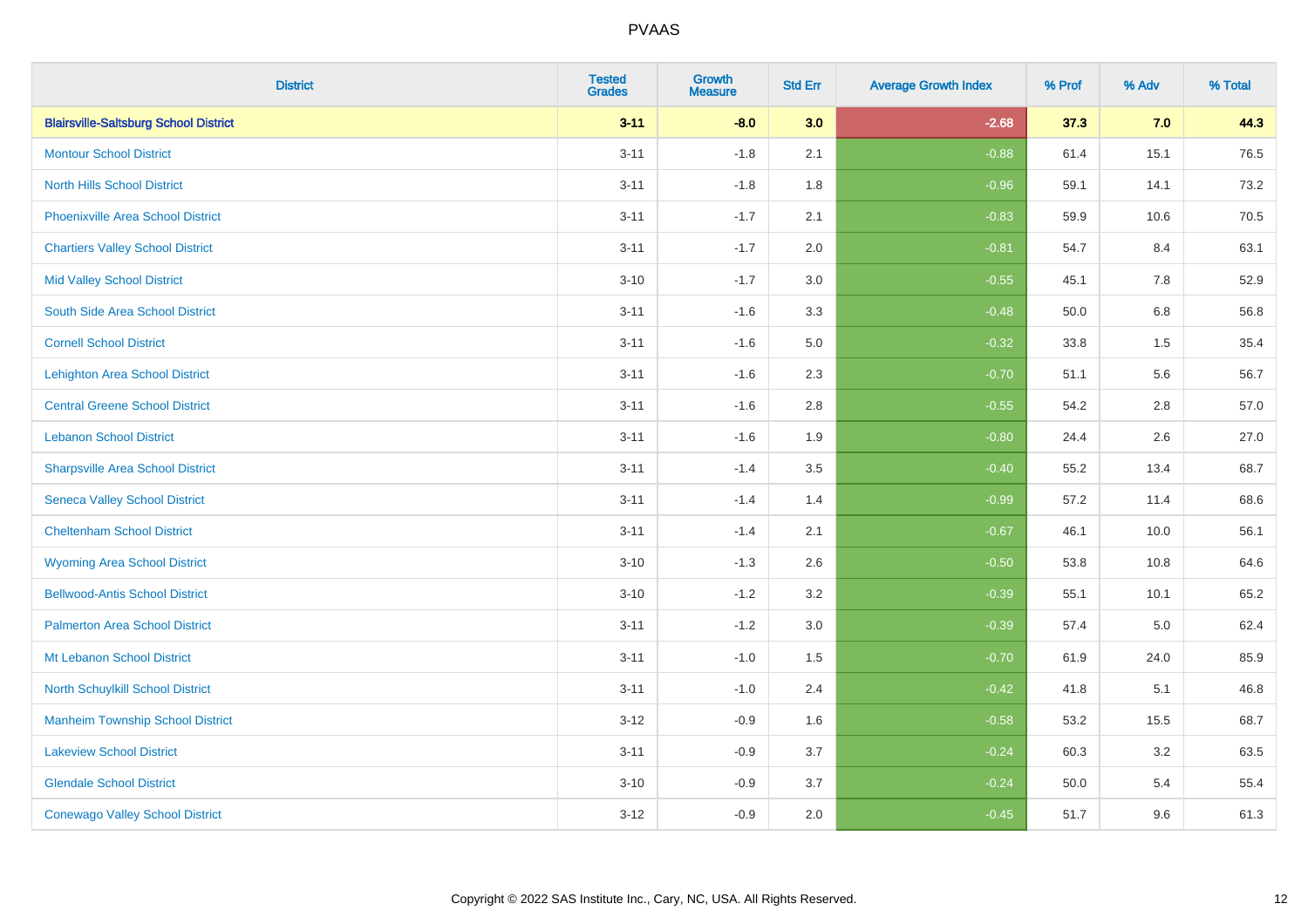| <b>District</b>                                    | <b>Tested</b><br><b>Grades</b> | <b>Growth</b><br><b>Measure</b> | <b>Std Err</b> | <b>Average Growth Index</b> | % Prof | % Adv   | % Total |
|----------------------------------------------------|--------------------------------|---------------------------------|----------------|-----------------------------|--------|---------|---------|
| <b>Blairsville-Saltsburg School District</b>       | $3 - 11$                       | $-8.0$                          | 3.0            | $-2.68$                     | 37.3   | 7.0     | 44.3    |
| <b>Elizabethtown Area School District</b>          | $3 - 12$                       | $-0.9$                          | 1.9            | $-0.47$                     | 50.0   | 11.2    | 61.2    |
| <b>Millville Area School District</b>              | $3 - 12$                       | $-0.9$                          | 4.7            | $-0.18$                     | 51.4   | 5.4     | 56.8    |
| <b>Bangor Area School District</b>                 | $3 - 12$                       | $-0.9$                          | 2.0            | $-0.43$                     | 44.3   | 4.7     | 49.0    |
| <b>Canon-Mcmillan School District</b>              | $3 - 11$                       | $-0.8$                          | 1.6            | $-0.50$                     | 58.7   | 15.9    | 74.6    |
| <b>Shaler Area School District</b>                 | $3 - 11$                       | $-0.8$                          | 1.9            | $-0.43$                     | 49.1   | 9.6     | 58.7    |
| <b>Albert Gallatin Area School District</b>        | $3 - 11$                       | $-0.8$                          | 2.4            | $-0.32$                     | 54.5   | 10.0    | 64.6    |
| <b>Westinghouse Arts Academy Charter School</b>    | $9 - 10$                       | $-0.7$                          | 3.6            | $-0.19$                     | 59.2   | 8.4     | 67.6    |
| <b>Achievement House Charter School</b>            | $7 - 11$                       | $-0.7$                          | 4.0            | $-0.17$                     | 32.5   | 2.6     | 35.1    |
| <b>Otto-Eldred School District</b>                 | $3 - 11$                       | $-0.7$                          | 4.2            | $-0.15$                     | 56.2   | $6.2\,$ | 62.5    |
| <b>Panther Valley School District</b>              | $3 - 12$                       | $-0.6$                          | 3.3            | $-0.19$                     | 47.9   | 4.3     | 52.1    |
| <b>Tuscarora School District</b>                   | $3 - 11$                       | $-0.6$                          | 2.3            | $-0.27$                     | 45.1   | 8.1     | 53.2    |
| <b>Girard School District</b>                      | $3 - 11$                       | $-0.6$                          | 2.7            | $-0.22$                     | 53.9   | 15.6    | 69.6    |
| <b>Mount Carmel Area School District</b>           | $3 - 11$                       | $-0.6$                          | 3.1            | $-0.18$                     | 45.3   | 2.1     | 47.4    |
| <b>Central Fulton School District</b>              | $3 - 11$                       | $-0.5$                          | 3.5            | $-0.14$                     | 51.4   | 8.6     | 60.0    |
| Philadelphia Electrical & Tech Charter High School | $10 - 10$                      | $-0.5$                          | 2.9            | $-0.15$                     | 8.8    | 0.0     | 8.8     |
| <b>Blue Ridge School District</b>                  | $3 - 11$                       | $-0.5$                          | 3.6            | $-0.12$                     | 44.6   | 3.1     | 47.7    |
| <b>Oley Valley School District</b>                 | $3 - 11$                       | $-0.4$                          | 2.8            | $-0.15$                     | 43.1   | 12.9    | 56.0    |
| <b>Harrisburg City School District</b>             | $3 - 11$                       | $-0.4$                          | 2.1            | $-0.19$                     | 15.1   | 0.4     | 15.5    |
| <b>Penn Manor School District</b>                  | $3 - 11$                       | $-0.4$                          | 1.6            | $-0.25$                     | 51.9   | 12.6    | 64.5    |
| New Kensington-Arnold School District              | $3 - 11$                       | $-0.4$                          | 3.8            | $-0.10$                     | 40.7   | 3.7     | 44.4    |
| <b>Crestwood School District</b>                   | $3 - 11$                       | $-0.4$                          | 2.4            | $-0.17$                     | 57.4   | 17.0    | 74.4    |
| <b>Southern Lehigh School District</b>             | $3 - 11$                       | $-0.4$                          | 2.3            | $-0.17$                     | 66.1   | 11.9    | 78.0    |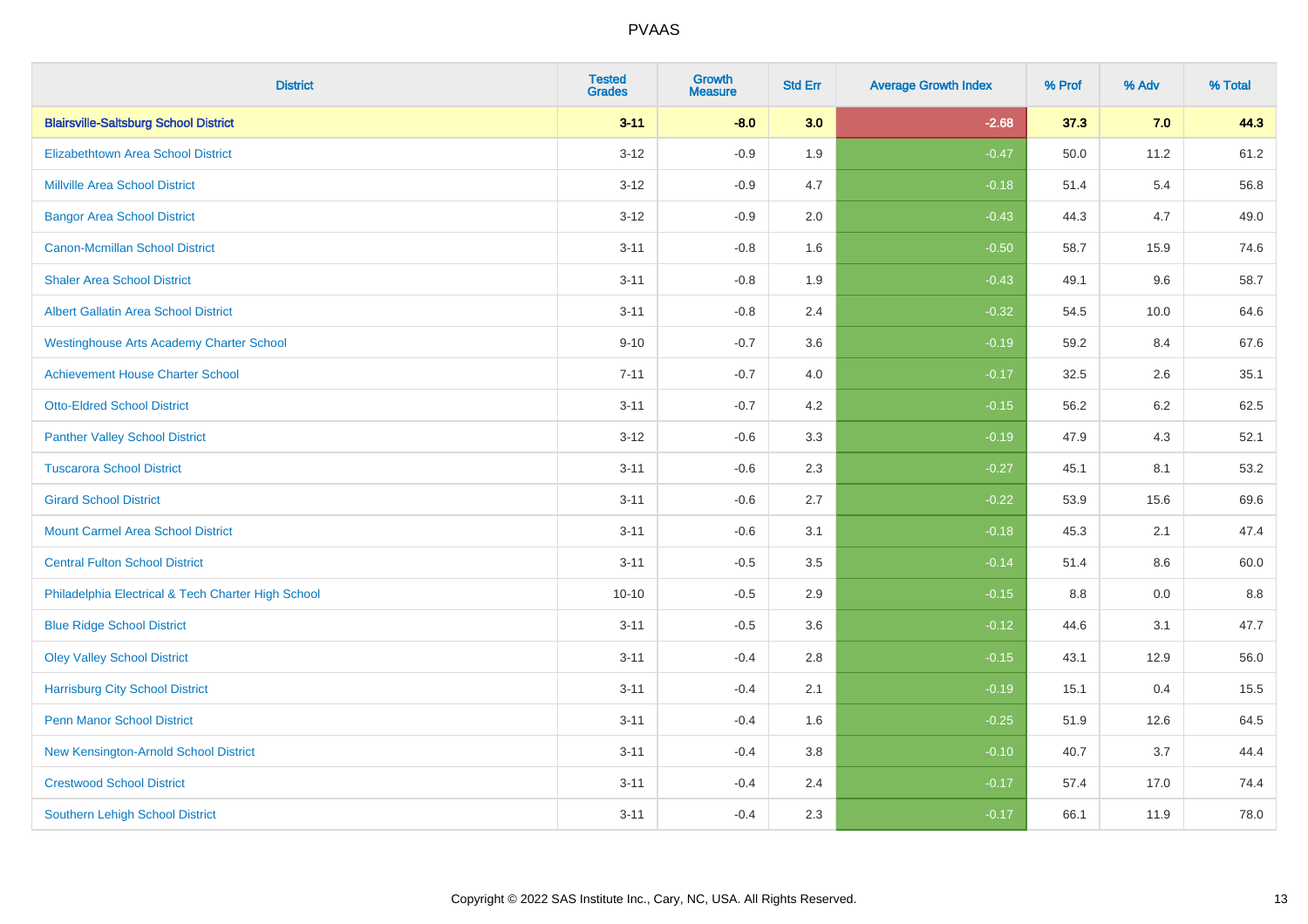| <b>District</b>                              | <b>Tested</b><br><b>Grades</b> | <b>Growth</b><br><b>Measure</b> | <b>Std Err</b> | <b>Average Growth Index</b> | % Prof | % Adv | % Total |
|----------------------------------------------|--------------------------------|---------------------------------|----------------|-----------------------------|--------|-------|---------|
| <b>Blairsville-Saltsburg School District</b> | $3 - 11$                       | $-8.0$                          | 3.0            | $-2.68$                     | 37.3   | 7.0   | 44.3    |
| <b>Bellefonte Area School District</b>       | $3 - 11$                       | $-0.4$                          | 2.2            | $-0.17$                     | 47.6   | 10.6  | 58.2    |
| <b>Avella Area School District</b>           | $3 - 12$                       | $-0.3$                          | 4.7            | $-0.05$                     | 49.3   | 14.5  | 63.8    |
| <b>Chester-Upland School District</b>        | $3 - 11$                       | $-0.3$                          | 2.7            | $-0.09$                     | 13.8   | 0.8   | 14.6    |
| <b>Mercer Area School District</b>           | $3 - 11$                       | $-0.2$                          | 3.3            | $-0.06$                     | 56.0   | 8.0   | 64.0    |
| <b>Kutztown Area School District</b>         | $3 - 12$                       | $-0.2$                          | 3.2            | $-0.05$                     | 55.4   | 13.3  | 68.7    |
| <b>Warren County School District</b>         | $3 - 11$                       | $-0.1$                          | 1.8            | $-0.06$                     | 37.2   | 5.3   | 42.6    |
| <b>Susquenita School District</b>            | $3 - 11$                       | $-0.1$                          | 2.8            | $-0.01$                     | 47.7   | 10.1  | 57.8    |
| <b>Penn Cambria School District</b>          | $3 - 11$                       | $-0.0$                          | 2.7            | $-0.01$                     | 61.5   | 7.7   | 69.2    |
| <b>Wilkes-Barre Area School District</b>     | $3 - 11$                       | 0.1                             | 3.2            | 0.02                        | 35.5   | 5.4   | 40.9    |
| East Stroudsburg Area School District        | $3 - 11$                       | 0.1                             | 1.6            | 0.05                        | 45.8   | 7.8   | 53.6    |
| <b>Hempfield School District</b>             | $3 - 11$                       | 0.1                             | 1.4            | 0.08                        | 58.2   | 9.9   | 68.2    |
| <b>West Branch Area School District</b>      | $3 - 11$                       | 0.2                             | 3.8            | 0.05                        | 47.2   | 1.9   | 49.1    |
| Northern Lebanon School District             | $3 - 11$                       | 0.4                             | 2.5            | 0.15                        | 28.0   | 3.0   | 31.0    |
| <b>Danville Area School District</b>         | $3 - 11$                       | 0.4                             | 2.6            | 0.15                        | 57.4   | 18.4  | 75.7    |
| <b>Jersey Shore Area School District</b>     | $3 - 11$                       | 0.5                             | 2.6            | 0.21                        | 47.1   | 9.2   | 56.2    |
| <b>Reynolds School District</b>              | $3 - 10$                       | 0.5                             | 3.4            | 0.16                        | 52.1   | 7.0   | 59.2    |
| <b>Brockway Area School District</b>         | $3 - 11$                       | 0.6                             | 3.6            | 0.16                        | 49.2   | 7.7   | 56.9    |
| <b>Smethport Area School District</b>        | $3 - 12$                       | 0.6                             | 3.9            | 0.15                        | 37.0   | 1.8   | 38.9    |
| <b>Greater Latrobe School District</b>       | $3 - 11$                       | 0.6                             | 1.9            | 0.31                        | 55.5   | 14.1  | 69.5    |
| <b>Lower Dauphin School District</b>         | $3 - 11$                       | 0.6                             | 1.9            | 0.33                        | 49.2   | 12.6  | 61.8    |
| <b>Bloomsburg Area School District</b>       | $3 - 10$                       | 0.7                             | 3.0            | 0.23                        | 55.9   | 11.8  | 67.6    |
| Insight PA Cyber Charter School              | $3 - 11$                       | 0.7                             | 5.7            | 0.12                        | 50.0   | 4.8   | 54.8    |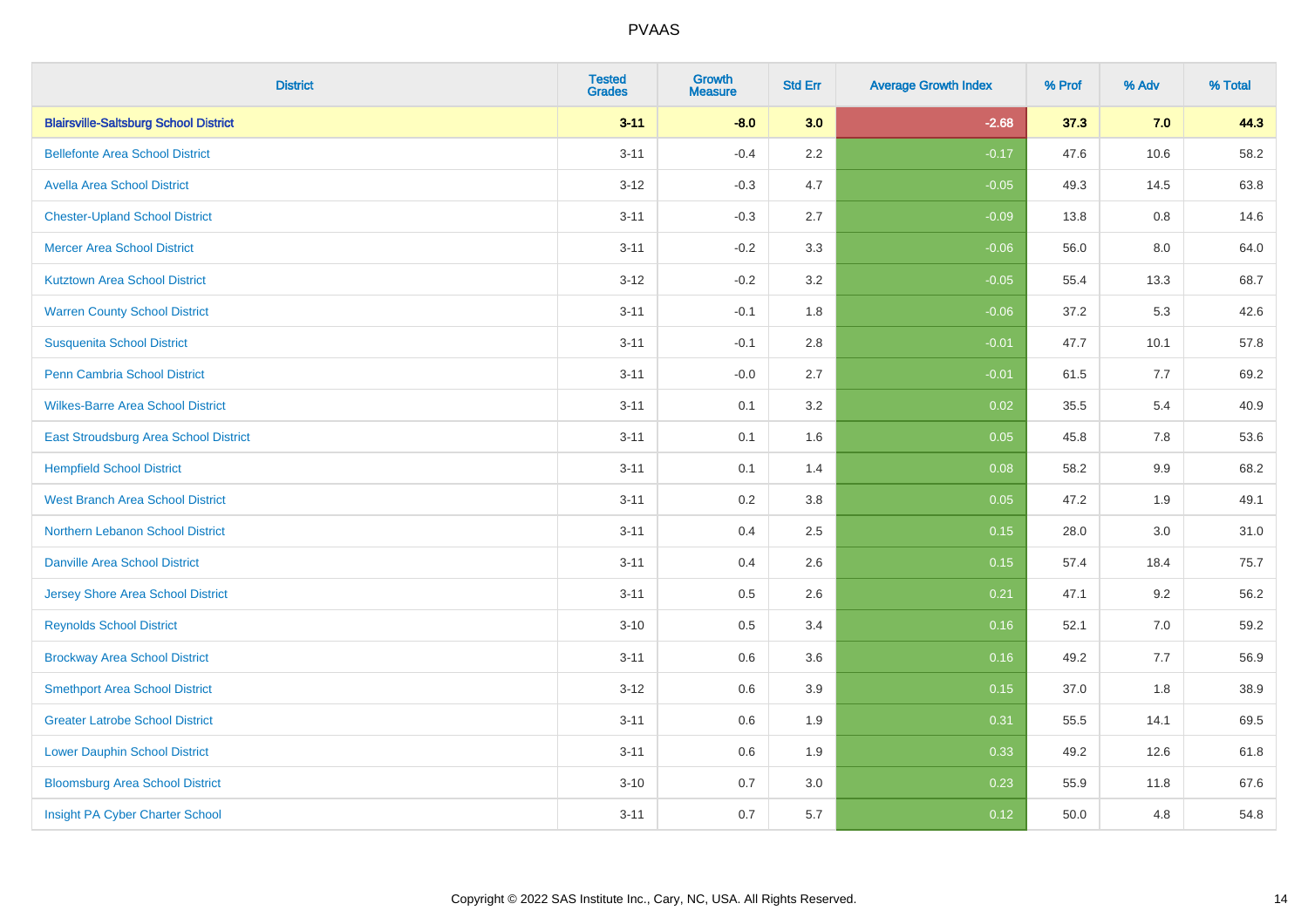| <b>District</b>                               | <b>Tested</b><br><b>Grades</b> | <b>Growth</b><br><b>Measure</b> | <b>Std Err</b> | <b>Average Growth Index</b> | % Prof | % Adv   | % Total |
|-----------------------------------------------|--------------------------------|---------------------------------|----------------|-----------------------------|--------|---------|---------|
| <b>Blairsville-Saltsburg School District</b>  | $3 - 11$                       | $-8.0$                          | 3.0            | $-2.68$                     | 37.3   | 7.0     | 44.3    |
| Lehigh Valley Academy Regional Charter School | $3 - 11$                       | 0.7                             | 2.3            | 0.32                        | 46.3   | $5.0\,$ | 51.4    |
| <b>Greenville Area School District</b>        | $3 - 11$                       | 0.7                             | 2.9            | 0.26                        | 53.4   | 6.9     | 60.3    |
| <b>Gateway School District</b>                | $3 - 11$                       | 0.8                             | 2.2            | 0.38                        | 52.1   | 13.8    | 65.9    |
| <b>Wyomissing Area School District</b>        | $3 - 12$                       | 0.8                             | 2.6            | 0.33                        | 55.7   | 17.6    | 73.3    |
| <b>Wallingford-Swarthmore School District</b> | $3 - 10$                       | 0.9                             | 2.4            | 0.38                        | 64.4   | 22.7    | 87.1    |
| South Eastern School District                 | $3 - 11$                       | 0.9                             | 2.4            | 0.39                        | 54.8   | $6.6\,$ | 61.4    |
| <b>Radnor Township School District</b>        | $3 - 12$                       | 1.0                             | 2.1            | 0.50                        | 65.0   | 23.2    | 88.2    |
| <b>Lakeland School District</b>               | $3 - 11$                       | 1.1                             | 2.8            | 0.38                        | 48.6   | 3.7     | 52.3    |
| <b>Upper Adams School District</b>            | $3 - 11$                       | 1.3                             | 2.9            | 0.47                        | 55.2   | 8.6     | 63.8    |
| <b>Schuylkill Valley School District</b>      | $3 - 11$                       | 1.4                             | 2.5            | 0.56                        | 55.1   | 10.2    | 65.3    |
| <b>Newport School District</b>                | $3 - 12$                       | 1.4                             | 3.5            | 0.41                        | 51.5   | 10.3    | 61.8    |
| <b>Tussey Mountain School District</b>        | $3 - 12$                       | 1.5                             | 3.7            | 0.40                        | 38.6   | 1.8     | 40.4    |
| <b>Central Bucks School District</b>          | $3 - 11$                       | 1.6                             | 0.9            | 1.66                        | 63.0   | 16.8    | 79.8    |
| <b>Bensalem Township School District</b>      | $3 - 11$                       | 1.6                             | 1.6            | 0.98                        | 38.8   | 8.3     | 47.1    |
| <b>Athens Area School District</b>            | $3 - 11$                       | 1.6                             | 2.5            | 0.64                        | 46.9   | $7.6\,$ | 54.5    |
| <b>Purchase Line School District</b>          | $3 - 12$                       | 1.7                             | 3.5            | 0.47                        | 43.1   | 5.4     | 48.5    |
| South Fayette Township School District        | $3 - 11$                       | 1.7                             | 2.0            | 0.88                        | 61.0   | 26.5    | 87.6    |
| <b>Baldwin-Whitehall School District</b>      | $3 - 11$                       | 1.8                             | 1.9            | 0.94                        | 58.6   | 8.6     | 67.1    |
| <b>Laurel School District</b>                 | $3 - 11$                       | 1.8                             | 3.1            | 0.59                        | 70.1   | 2.3     | 72.4    |
| <b>West Jefferson Hills School District</b>   | $3 - 11$                       | 1.8                             | 2.1            | 0.88                        | 55.7   | 20.8    | 76.4    |
| <b>Williamsport Area School District</b>      | $3 - 11$                       | 1.9                             | 1.8            | 1.04                        | 44.1   | 12.8    | 56.9    |
| <b>Union Area School District</b>             | $3 - 11$                       | 1.9                             | 4.3            | 0.44                        | 61.5   | 0.0     | 61.5    |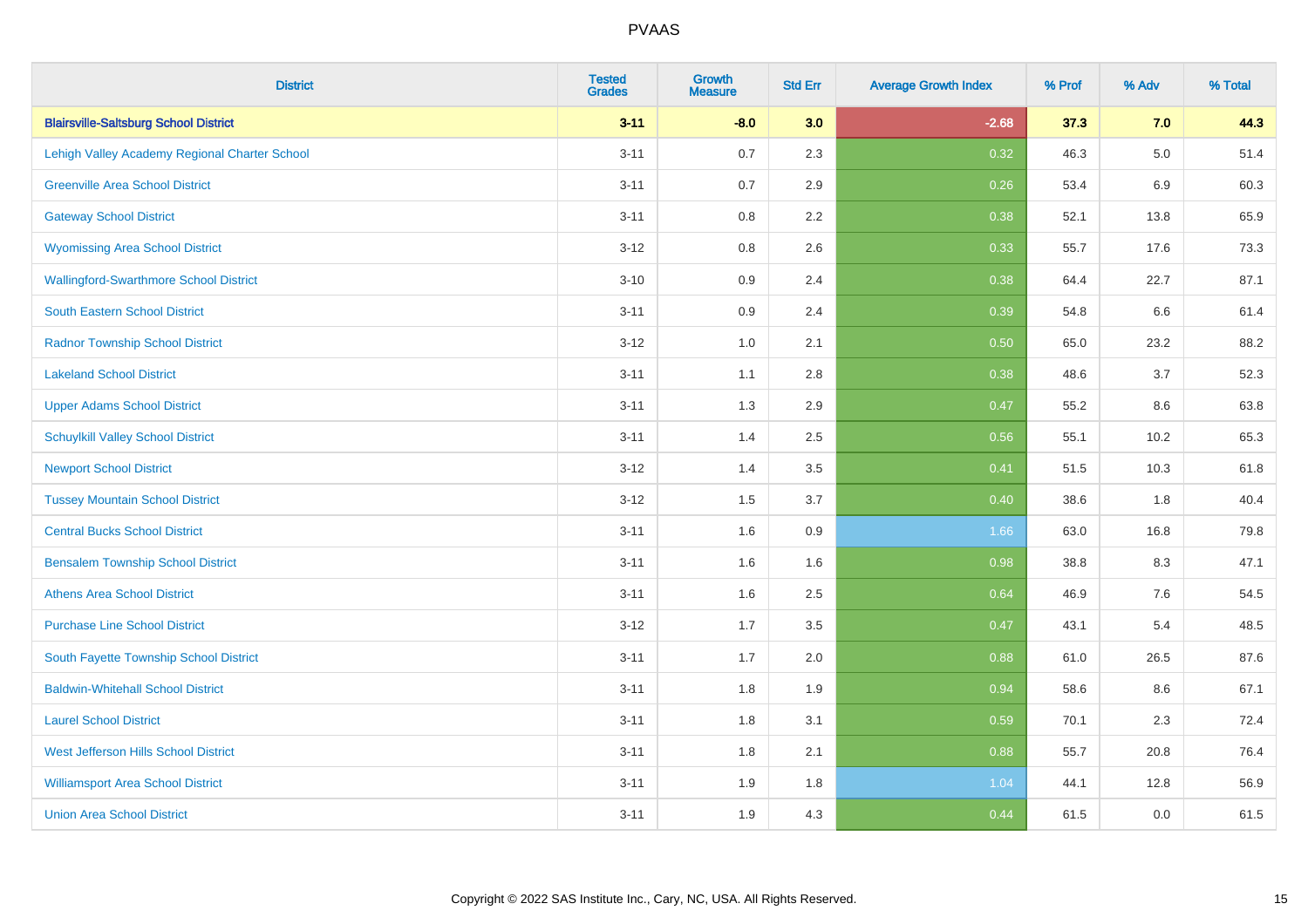| <b>District</b>                                | <b>Tested</b><br><b>Grades</b> | <b>Growth</b><br><b>Measure</b> | <b>Std Err</b> | <b>Average Growth Index</b> | % Prof | % Adv | % Total |
|------------------------------------------------|--------------------------------|---------------------------------|----------------|-----------------------------|--------|-------|---------|
| <b>Blairsville-Saltsburg School District</b>   | $3 - 11$                       | $-8.0$                          | 3.0            | $-2.68$                     | 37.3   | 7.0   | 44.3    |
| <b>Franklin Regional School District</b>       | $3 - 11$                       | 2.0                             | 1.9            | 1.02                        | 66.7   | 15.5  | 82.1    |
| <b>Marple Newtown School District</b>          | $3 - 11$                       | 2.0                             | 2.4            | 0.81                        | 57.6   | 12.8  | 70.4    |
| <b>Lower Moreland Township School District</b> | $3 - 11$                       | 2.0                             | 2.2            | 0.95                        | 62.8   | 17.0  | 79.8    |
| <b>Mastery Charter School - Thomas Campus</b>  | $3 - 10$                       | 2.1                             | 6.2            | 0.33                        | 28.6   | 0.0   | 28.6    |
| <b>Mcguffey School District</b>                | $3 - 11$                       | 2.1                             | 2.6            | 0.81                        | 57.7   | 3.1   | 60.8    |
| <b>Manheim Central School District</b>         | $3 - 11$                       | 2.1                             | 2.1            | 1.01                        | 53.2   | 11.6  | 64.8    |
| <b>United School District</b>                  | $3 - 11$                       | 2.1                             | 3.4            | 0.63                        | 60.3   | 6.6   | 66.9    |
| Northwestern Lehigh School District            | $3 - 11$                       | 2.2                             | 2.3            | 0.93                        | 53.3   | 9.7   | 63.0    |
| <b>Galeton Area School District</b>            | $3 - 11$                       | 2.2                             | 5.3            | 0.42                        | 41.3   | 4.4   | 45.6    |
| <b>Roberto Clemente Charter School</b>         | $3 - 12$                       | 2.2                             | 4.9            | 0.45                        | 27.5   | 5.0   | 32.5    |
| <b>Hanover Area School District</b>            | $3 - 11$                       | 2.2                             | 4.6            | 0.48                        | 42.9   | 5.7   | 48.6    |
| <b>Union School District</b>                   | $3 - 12$                       | 2.3                             | 4.2            | 0.54                        | 32.6   | 7.0   | 39.5    |
| <b>Tunkhannock Area School District</b>        | $3 - 11$                       | 2.3                             | 2.2            | 1.01                        | 44.9   | 9.6   | 54.6    |
| <b>Camp Hill School District</b>               | $3-12$                         | 2.3                             | 3.0            | 0.78                        | 53.6   | 17.5  | 71.1    |
| <b>Bedford Area School District</b>            | $3 - 11$                       | 2.5                             | 2.6            | 0.93                        | 48.5   | 10.0  | 58.5    |
| Mastery Charter High School-Lenfest Campus     | $7 - 11$                       | 2.5                             | 5.7            | 0.43                        | 40.0   | 0.0   | 40.0    |
| <b>Methacton School District</b>               | $3 - 11$                       | 2.5                             | 1.7            | 1.43                        | 62.5   | 16.4  | 79.0    |
| <b>Armstrong School District</b>               | $3 - 11$                       | 2.6                             | 1.7            | 1.53                        | 51.5   | 6.1   | 57.6    |
| <b>Hopewell Area School District</b>           | $3 - 11$                       | 2.6                             | 2.7            | 0.97                        | 58.4   | 4.0   | 62.4    |
| <b>Pottsgrove School District</b>              | $3 - 11$                       | 2.8                             | 2.0            | 1.35                        | 44.0   | 10.0  | 53.9    |
| <b>Forbes Road School District</b>             | $3 - 11$                       | 2.8                             | 5.1            | 0.56                        | 41.4   | 10.3  | 51.7    |
| <b>Central Cambria School District</b>         | $3 - 11$                       | 3.0                             | 2.5            | 1.17                        | 56.2   | 9.7   | 66.0    |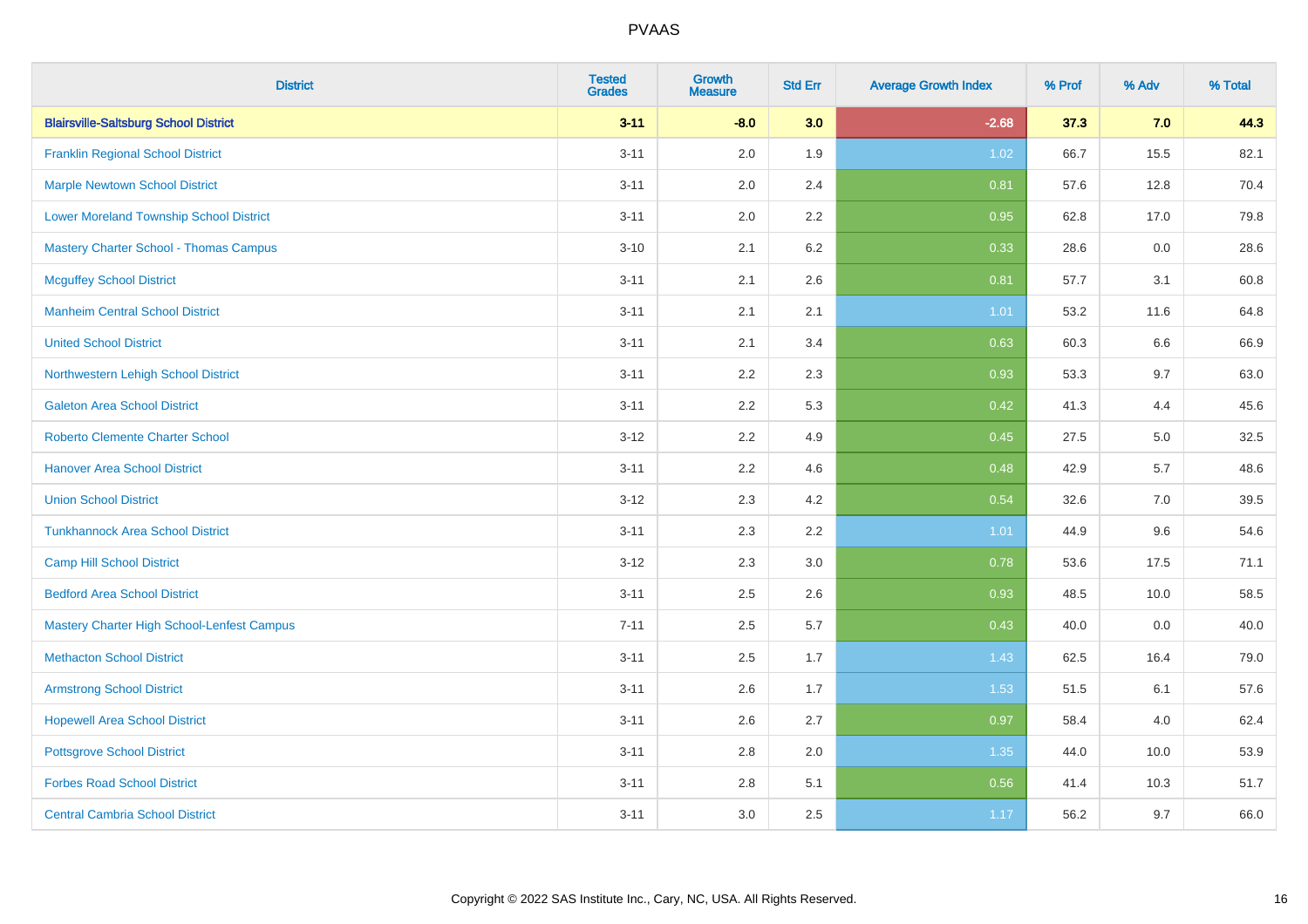| <b>District</b>                                    | <b>Tested</b><br><b>Grades</b> | <b>Growth</b><br><b>Measure</b> | <b>Std Err</b> | <b>Average Growth Index</b> | % Prof | % Adv | % Total |
|----------------------------------------------------|--------------------------------|---------------------------------|----------------|-----------------------------|--------|-------|---------|
| <b>Blairsville-Saltsburg School District</b>       | $3 - 11$                       | $-8.0$                          | 3.0            | $-2.68$                     | 37.3   | 7.0   | 44.3    |
| <b>General Mclane School District</b>              | $3 - 11$                       | 3.1                             | 2.9            | 1.07                        | 62.3   | 4.9   | 67.2    |
| <b>Millcreek Township School District</b>          | $3 - 11$                       | 3.1                             | 1.5            | 2.06                        | 55.6   | 14.2  | 69.7    |
| <b>Keystone School District</b>                    | $3 - 11$                       | 3.1                             | 3.3            | 0.94                        | 50.6   | 6.5   | 57.1    |
| <b>Pleasant Valley School District</b>             | $3 - 11$                       | 3.1                             | 2.0            | 1.57                        | 57.2   | 5.5   | 62.8    |
| <b>Donegal School District</b>                     | $3 - 12$                       | 3.1                             | 2.4            | 1.29                        | 60.6   | 9.1   | 69.7    |
| <b>Woodland Hills School District</b>              | $3 - 12$                       | 3.2                             | 2.6            | 1.22                        | 31.4   | 3.6   | 35.0    |
| <b>Commodore Perry School District</b>             | $3 - 11$                       | 3.2                             | 5.5            | 0.58                        | 58.3   | 0.0   | 58.3    |
| <b>West York Area School District</b>              | $3 - 12$                       | 3.2                             | 2.3            | 1.38                        | 53.8   | 4.4   | 58.2    |
| <b>Altoona Area School District</b>                | $3 - 12$                       | 3.3                             | 1.6            | 1.99                        | 47.7   | 8.2   | 55.9    |
| Southeastern Greene School District                | $3 - 10$                       | 3.3                             | 4.6            | 0.72                        | 57.6   | 6.1   | 63.6    |
| <b>Spring Cove School District</b>                 | $3 - 11$                       | 3.4                             | 2.5            | 1.33                        | 47.8   | 12.7  | 60.4    |
| <b>Fairview School District</b>                    | $3 - 11$                       | 3.4                             | 2.6            | 1.32                        | 57.2   | 17.6  | 74.8    |
| <b>Clairton City School District</b>               | $3 - 11$                       | 3.5                             | 3.7            | 0.95                        | 13.4   | 0.0   | 13.4    |
| <b>Lincoln Park Performing Arts Charter School</b> | $7 - 11$                       | 3.6                             | 2.5            | 1.42                        | 59.6   | 14.7  | 74.3    |
| <b>Conrad Weiser Area School District</b>          | $3 - 11$                       | 3.6                             | 2.2            | 1.63                        | 52.1   | 2.1   | 54.2    |
| <b>North Clarion County School District</b>        | $3 - 12$                       | 3.7                             | 4.3            | 0.85                        | 67.5   | 15.0  | 82.5    |
| <b>Hermitage School District</b>                   | $3 - 12$                       | $3.8\,$                         | 2.4            | 1.60                        | 57.5   | 9.3   | 66.8    |
| <b>South Butler County School District</b>         | $3 - 10$                       | 3.9                             | 2.5            | 1.54                        | 53.1   | 16.6  | 69.7    |
| <b>South Western School District</b>               | $3 - 12$                       | 3.9                             | 1.9            | 2.08                        | 60.2   | 8.1   | 68.3    |
| Esperanza Academy Charter School                   | $4 - 11$                       | 4.0                             | 2.5            | 1.61                        | 32.4   | 0.7   | 33.1    |
| Northampton Area School District                   | $3 - 11$                       | 4.0                             | 1.6            | 2.51                        | 52.3   | 10.8  | 63.1    |
| <b>Muhlenberg School District</b>                  | $3 - 10$                       | 4.0                             | 1.9            | 2.10                        | 34.2   | 2.6   | 36.8    |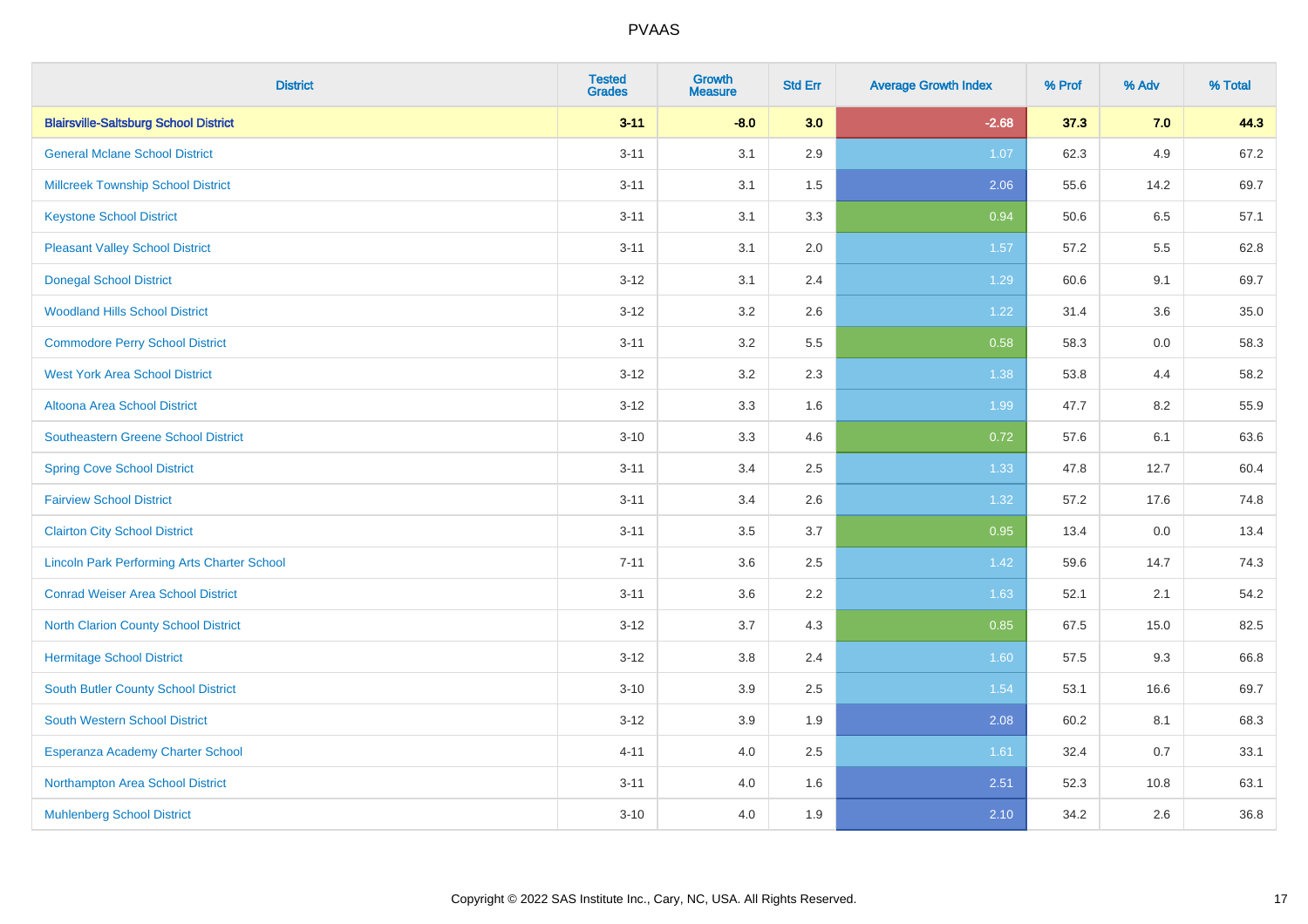| <b>District</b>                                 | <b>Tested</b><br><b>Grades</b> | Growth<br><b>Measure</b> | <b>Std Err</b> | <b>Average Growth Index</b> | % Prof | % Adv   | % Total |
|-------------------------------------------------|--------------------------------|--------------------------|----------------|-----------------------------|--------|---------|---------|
| <b>Blairsville-Saltsburg School District</b>    | $3 - 11$                       | $-8.0$                   | 3.0            | $-2.68$                     | 37.3   | 7.0     | 44.3    |
| <b>Towanda Area School District</b>             | $3 - 11$                       | 4.0                      | 2.8            | 1.44                        | 39.4   | $6.6\,$ | 46.0    |
| <b>Berlin Brothersvalley School District</b>    | $3 - 11$                       | 4.0                      | 4.2            | 0.96                        | 48.8   | 14.0    | 62.8    |
| <b>Neshaminy School District</b>                | $3 - 11$                       | 4.0                      | 1.3            | 3.02                        | 58.7   | 9.5     | 68.2    |
| <b>West Allegheny School District</b>           | $3 - 12$                       | 4.0                      | 2.1            | 1.96                        | 63.1   | 15.7    | 78.8    |
| Mastery Charter School - Shoemaker Campus       | $7 - 10$                       | 4.1                      | 3.0            | 1.34                        | 20.9   | 3.3     | 24.2    |
| <b>Line Mountain School District</b>            | $3 - 11$                       | 4.1                      | 3.2            | 1.27                        | 52.9   | 9.2     | 62.1    |
| <b>Governor Mifflin School District</b>         | $3 - 11$                       | 4.1                      | 1.8            | 2.33                        | 42.5   | 7.2     | 49.7    |
| <b>East Penn School District</b>                | $3 - 11$                       | 4.1                      | 1.3            | 3.27                        | 55.8   | 11.5    | 67.3    |
| <b>Ligonier Valley School District</b>          | $3 - 11$                       | 4.2                      | 3.1            | 1.34                        | 59.1   | 10.3    | 69.5    |
| <b>Loyalsock Township School District</b>       | $3 - 12$                       | 4.2                      | 2.8            | 1.47                        | 54.3   | 2.1     | 56.4    |
| <b>Punxsutawney Area School District</b>        | $3 - 11$                       | 4.2                      | 2.9            | $1.45$                      | 55.0   | 5.5     | 60.6    |
| Meyersdale Area School District                 | $3 - 11$                       | 4.2                      | 4.0            | 1.07                        | 43.1   | 6.9     | 50.0    |
| <b>Laurel Highlands School District</b>         | $3 - 11$                       | 4.3                      | 2.4            | 1.81                        | 44.9   | 9.6     | 54.5    |
| <b>Central Dauphin School District</b>          | $3 - 11$                       | 4.4                      | 1.3            | 3.32                        | 53.3   | 7.4     | 60.7    |
| <b>Leechburg Area School District</b>           | $3 - 11$                       | 4.4                      | 4.0            | 1.09                        | 47.8   | 19.6    | 67.4    |
| <b>Port Allegany School District</b>            | $3 - 11$                       | 4.4                      | 3.6            | 1.21                        | 28.1   | 9.4     | 37.5    |
| <b>Pottsville Area School District</b>          | $3 - 12$                       | 4.4                      | 2.3            | 1.94                        | 44.8   | 5.4     | 50.2    |
| <b>MaST Community Charter School II</b>         | $3 - 10$                       | 4.4                      | 3.2            | 1.37                        | 28.4   | 3.4     | 31.8    |
| <b>Burrell School District</b>                  | $3 - 11$                       | 4.5                      | 3.1            | 1.48                        | 58.5   | 13.8    | 72.3    |
| <b>Eastern Lancaster County School District</b> | $3 - 12$                       | 4.5                      | 2.2            | 2.09                        | 46.3   | 11.4    | 57.6    |
| Harmony Area School District                    | $3 - 10$                       | 4.5                      | 6.3            | 0.72                        | 33.3   | 13.3    | 46.7    |
| <b>Hempfield Area School District</b>           | $3 - 12$                       | 4.6                      | 1.6            | 2.86                        | 53.5   | 20.1    | 73.6    |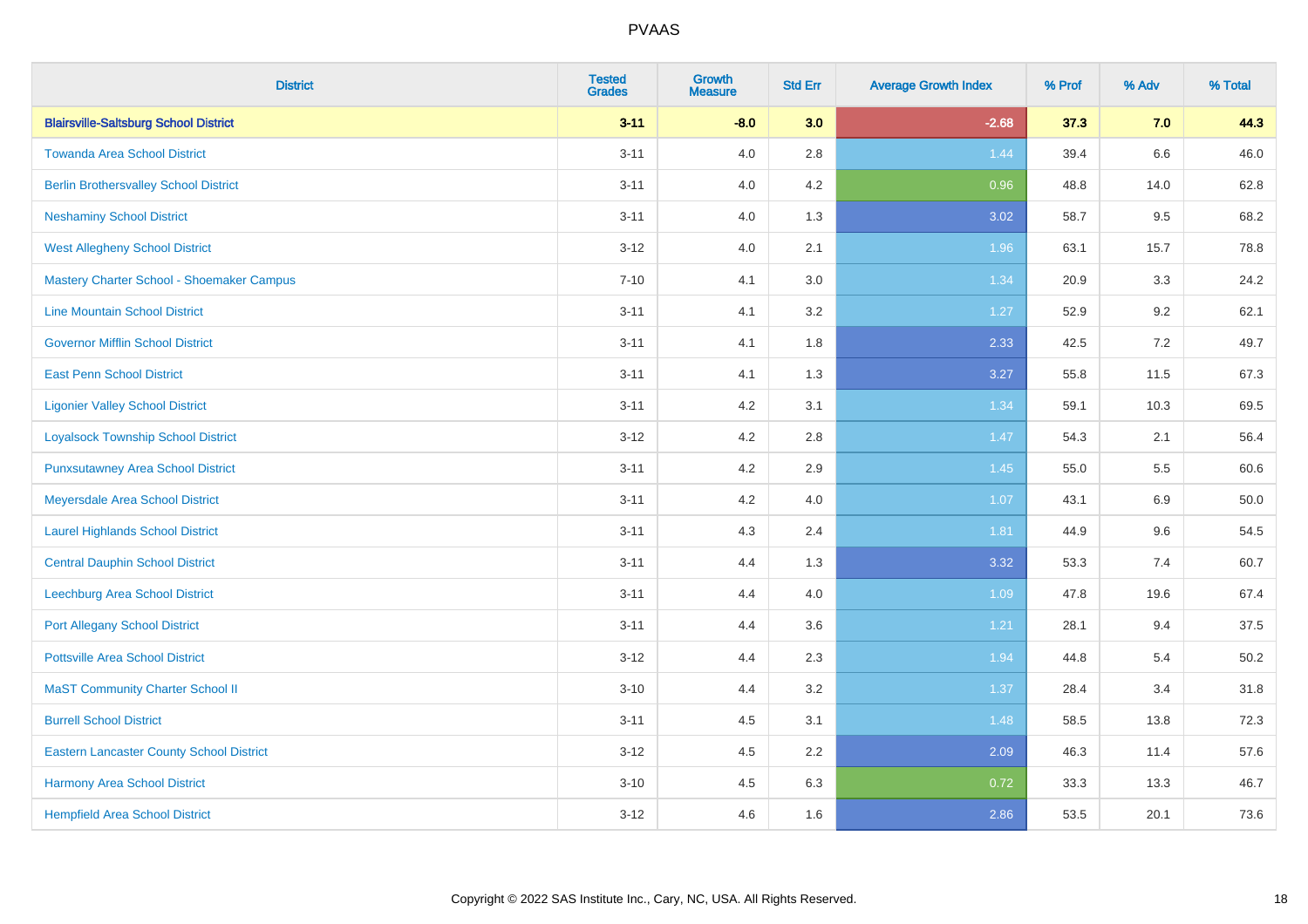| <b>District</b>                              | <b>Tested</b><br><b>Grades</b> | <b>Growth</b><br><b>Measure</b> | <b>Std Err</b> | <b>Average Growth Index</b> | % Prof | % Adv | % Total |
|----------------------------------------------|--------------------------------|---------------------------------|----------------|-----------------------------|--------|-------|---------|
| <b>Blairsville-Saltsburg School District</b> | $3 - 11$                       | $-8.0$                          | 3.0            | $-2.68$                     | 37.3   | 7.0   | 44.3    |
| Pennsylvania Leadership Charter School       | $3 - 11$                       | 4.6                             | $2.2\,$        | 2.13                        | 55.4   | 11.2  | 66.7    |
| <b>Warrior Run School District</b>           | $3 - 11$                       | 4.6                             | 3.0            | 1.51                        | 40.9   | 8.1   | 49.0    |
| <b>New Brighton Area School District</b>     | $3 - 11$                       | 4.6                             | 3.1            | 1.47                        | 60.9   | 5.8   | 66.7    |
| <b>KIPP Dubois Charter School</b>            | $9 - 10$                       | 4.7                             | 3.3            | 1.40                        | 31.0   | 1.4   | 32.4    |
| <b>Blackhawk School District</b>             | $3 - 11$                       | 4.7                             | 2.3            | 2.01                        | 55.8   | 8.8   | 64.6    |
| <b>Halifax Area School District</b>          | $3 - 11$                       | 4.7                             | 3.9            | 1.22                        | 61.5   | 9.6   | 71.2    |
| <b>Beaver Area School District</b>           | $3 - 10$                       | 4.7                             | 2.4            | 1.94                        | 57.4   | 16.8  | 74.2    |
| Urban Pathways 6-12 Charter School           | $6 - 11$                       | 4.8                             | 6.4            | 0.75                        | 28.6   | 0.0   | 28.6    |
| <b>Kennett Consolidated School District</b>  | $3 - 11$                       | 4.8                             | 1.8            | 2.61                        | 52.5   | 10.7  | 63.2    |
| Morrisville Borough School District          | $3 - 11$                       | 4.8                             | 4.3            | $1.10$                      | 30.2   | 2.3   | 32.6    |
| <b>Central Valley School District</b>        | $3 - 10$                       | 4.8                             | 2.4            | 1.98                        | 56.9   | 9.0   | 65.9    |
| <b>Sharon City School District</b>           | $3 - 11$                       | 4.9                             | 2.6            | 1.87                        | 48.2   | 5.3   | 53.4    |
| <b>Everett Area School District</b>          | $3 - 11$                       | 5.0                             | 3.4            | 1.47                        | 60.5   | 1.3   | 61.8    |
| <b>West Shore School District</b>            | $3 - 12$                       | 5.0                             | 1.4            | 3.59                        | 54.2   | 9.4   | 63.6    |
| <b>Peters Township School District</b>       | $3 - 11$                       | $5.0\,$                         | 1.8            | 2.76                        | 59.8   | 26.1  | 85.9    |
| <b>Hampton Township School District</b>      | $3 - 11$                       | 5.1                             | 2.2            | 2.35                        | 54.0   | 28.2  | 82.2    |
| <b>Grove City Area School District</b>       | $3 - 12$                       | 5.1                             | 2.4            | 2.09                        | 36.4   | 16.5  | 52.8    |
| <b>Warwick School District</b>               | $3 - 11$                       | 5.2                             | 1.9            | 2.76                        | 46.4   | 17.0  | 63.3    |
| <b>Hanover Public School District</b>        | $3 - 11$                       | 5.2                             | 2.8            | 1.83                        | 52.2   | 14.4  | 66.7    |
| <b>Parkland School District</b>              | $3 - 11$                       | $5.3\,$                         | 1.2            | 4.30                        | 58.0   | 22.3  | 80.4    |
| <b>Allentown City School District</b>        | $3 - 12$                       | 5.3                             | 1.4            | 3.88                        | 25.3   | 2.7   | 28.0    |
| <b>New Foundations Charter School</b>        | $3 - 11$                       | 5.4                             | 2.2            | 2.41                        | 47.2   | 2.5   | 49.8    |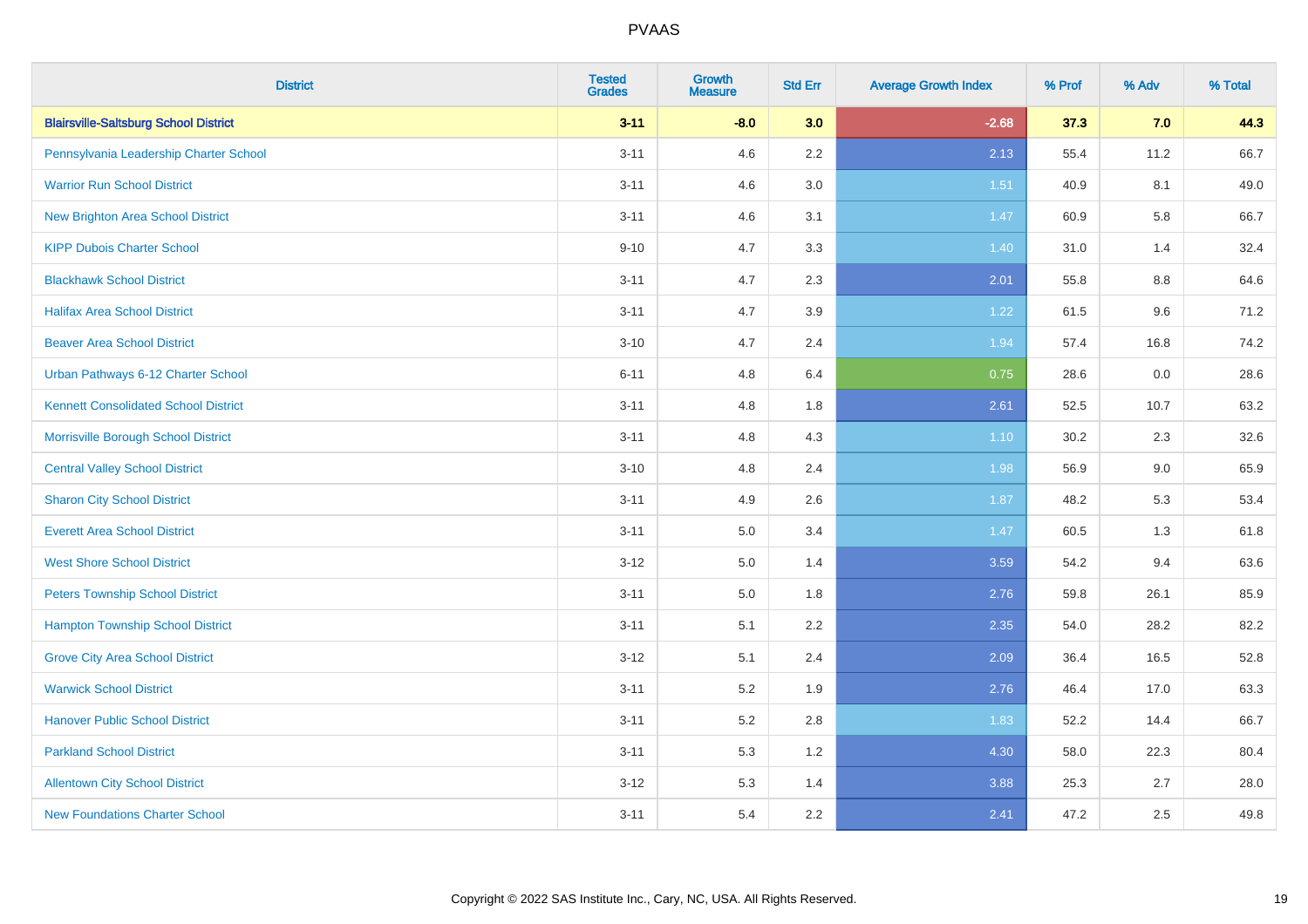| <b>District</b>                                  | <b>Tested</b><br><b>Grades</b> | <b>Growth</b><br><b>Measure</b> | <b>Std Err</b> | <b>Average Growth Index</b> | % Prof | % Adv | % Total |
|--------------------------------------------------|--------------------------------|---------------------------------|----------------|-----------------------------|--------|-------|---------|
| <b>Blairsville-Saltsburg School District</b>     | $3 - 11$                       | $-8.0$                          | 3.0            | $-2.68$                     | 37.3   | 7.0   | 44.3    |
| <b>Keystone Oaks School District</b>             | $3 - 11$                       | 5.5                             | 2.6            | 2.07                        | 53.2   | 12.1  | 65.4    |
| <b>Stroudsburg Area School District</b>          | $3 - 11$                       | 5.5                             | 1.9            | 2.88                        | 48.1   | 4.2   | 52.3    |
| Lehigh Career & Technical Institute              | $10 - 12$                      | 5.6                             | 5.6            | 0.99                        | 78.3   | 0.0   | 78.3    |
| Palmyra Area School District                     | $3 - 11$                       | 5.6                             | 1.9            | 2.96                        | 56.4   | 15.6  | 72.0    |
| <b>Western Wayne School District</b>             | $3 - 11$                       | 5.6                             | 2.9            | 1.93                        | 41.3   | 17.4  | 58.7    |
| <b>Spring Grove Area School District</b>         | $3 - 11$                       | 5.6                             | 2.1            | 2.68                        | 55.1   | 15.0  | 70.1    |
| <b>Ephrata Area School District</b>              | $3 - 11$                       | 5.6                             | 1.8            | 3.12                        | 54.7   | 9.5   | 64.2    |
| <b>Mastery Charter School - Pickett Campus</b>   | $6 - 10$                       | 5.6                             | 5.7            | 1.00                        | 27.8   | 0.0   | 27.8    |
| <b>Bethel Park School District</b>               | $3 - 11$                       | 5.6                             | 1.8            | 3.18                        | 65.3   | 18.6  | 83.9    |
| <b>Mars Area School District</b>                 | $3 - 10$                       | 5.7                             | 2.1            | 2.75                        | 57.9   | 18.2  | 76.1    |
| <b>Bentworth School District</b>                 | $3 - 11$                       | 5.7                             | 3.2            | 1.75                        | 44.2   | 19.5  | 63.6    |
| <b>Penncrest School District</b>                 | $3 - 11$                       | 5.7                             | 2.2            | 2.57                        | 47.2   | 7.1   | 54.3    |
| Daniel Boone Area School District                | $3 - 12$                       | 5.7                             | 2.0            | 2.88                        | 51.0   | 11.5  | 62.6    |
| <b>Tidioute Community Charter School</b>         | $3 - 11$                       | 5.7                             | 5.1            | 1.11                        | 34.4   | 21.9  | 56.2    |
| 21st Century Cyber Charter School                | $6 - 12$                       | 5.7                             | 2.3            | 2.50                        | 56.7   | 8.3   | 65.0    |
| Capital Area School for the Arts Charter School  | $9 - 11$                       | 5.8                             | 4.1            | 1.39                        | 59.3   | 18.6  | 78.0    |
| Community Academy Of Philadelphia Charter School | $3 - 11$                       | 5.8                             | 2.7            | 2.12                        | 26.7   | 0.9   | 27.6    |
| <b>Agora Cyber Charter School</b>                | $3 - 11$                       | 5.8                             | 2.6            | 2.28                        | 42.8   | 6.6   | 49.4    |
| <b>Collegium Charter School</b>                  | $3 - 10$                       | 5.9                             | 2.5            | 2.33                        | 38.1   | 7.9   | 46.0    |
| <b>Mechanicsburg Area School District</b>        | $3 - 11$                       | 5.9                             | 1.8            | 3.29                        | 57.2   | 13.7  | 70.9    |
| Northeastern York School District                | $3 - 11$                       | 5.9                             | 2.0            | 3.03                        | 51.1   | 16.6  | 67.6    |
| <b>Uniontown Area School District</b>            | $3 - 11$                       | 6.0                             | 3.2            | 1.87                        | 62.4   | 5.9   | 68.2    |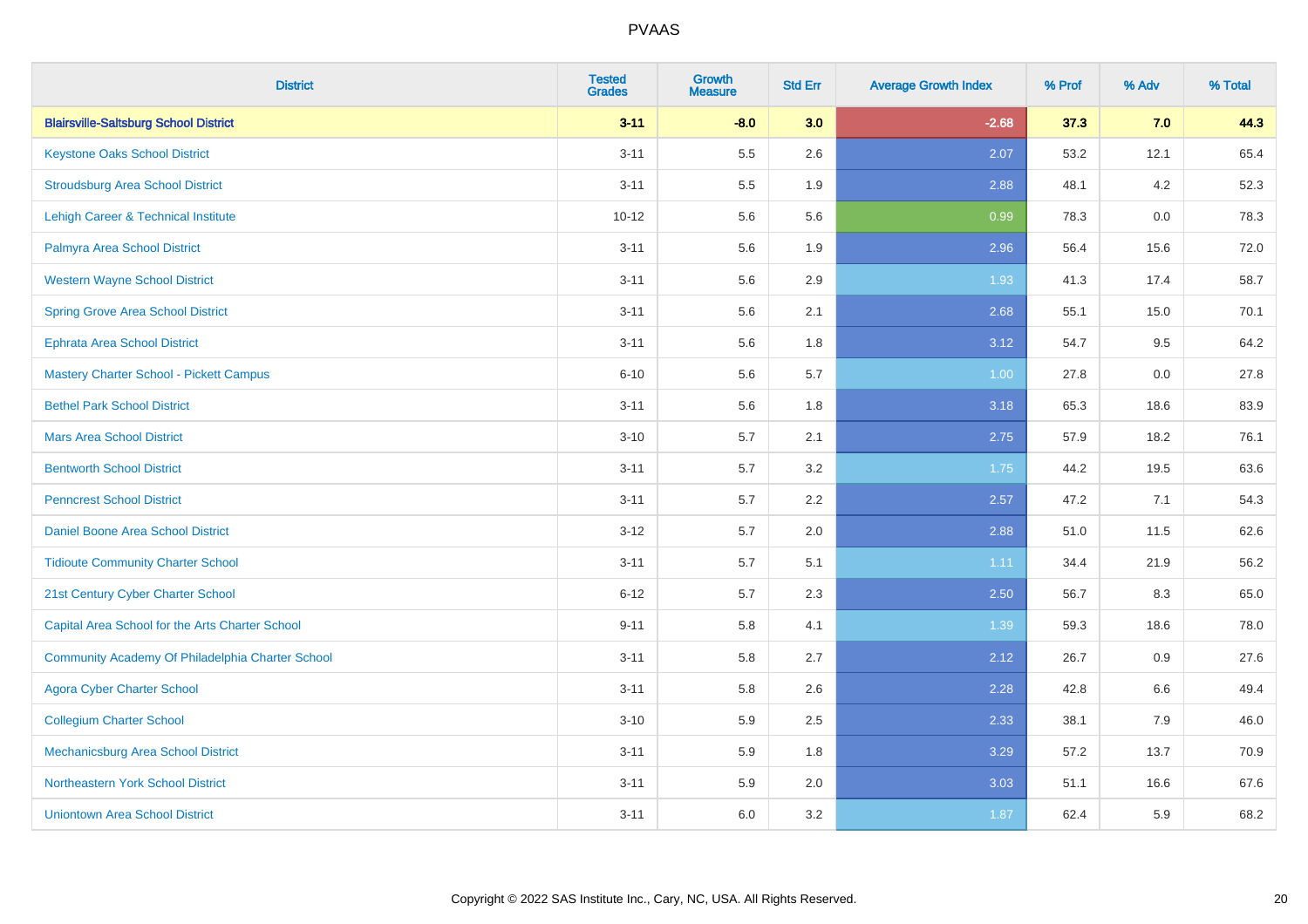| <b>District</b>                               | <b>Tested</b><br><b>Grades</b> | <b>Growth</b><br><b>Measure</b> | <b>Std Err</b> | <b>Average Growth Index</b> | % Prof | % Adv   | % Total |
|-----------------------------------------------|--------------------------------|---------------------------------|----------------|-----------------------------|--------|---------|---------|
| <b>Blairsville-Saltsburg School District</b>  | $3 - 11$                       | $-8.0$                          | 3.0            | $-2.68$                     | 37.3   | 7.0     | 44.3    |
| <b>Hollidaysburg Area School District</b>     | $3 - 11$                       | 6.0                             | 2.1            | 2.88                        | 57.1   | 12.3    | 69.4    |
| <b>Wilson Area School District</b>            | $3 - 11$                       | 6.0                             | 2.6            | 2.30                        | 48.7   | 8.5     | 57.2    |
| <b>Spring-Ford Area School District</b>       | $3 - 11$                       | 6.0                             | 1.3            | 4.46                        | 60.8   | 16.5    | 77.4    |
| <b>Dover Area School District</b>             | $3 - 12$                       | 6.0                             | 2.1            | 2.94                        | 52.2   | 6.0     | 58.2    |
| <b>Connellsville Area School District</b>     | $3 - 11$                       | 6.1                             | 2.0            | 3.05                        | 45.4   | 7.8     | 53.2    |
| <b>Whitehall-Coplay School District</b>       | $3 - 11$                       | 6.1                             | 1.8            | 3.45                        | 49.3   | 7.4     | 56.6    |
| <b>Millersburg Area School District</b>       | $3 - 11$                       | 6.2                             | 3.8            | 1.63                        | 51.8   | 7.4     | 59.3    |
| <b>Northgate School District</b>              | $3 - 11$                       | 6.3                             | 3.6            | 1.73                        | 53.3   | 16.7    | 70.0    |
| <b>Salisbury Township School District</b>     | $3 - 11$                       | 6.3                             | 3.6            | 1.77                        | 46.2   | 6.6     | 52.8    |
| <b>Belle Vernon Area School District</b>      | $3 - 11$                       | 6.5                             | 2.6            | 2.44                        | 55.6   | 11.1    | 66.7    |
| <b>Steel Valley School District</b>           | $3 - 11$                       | 6.5                             | 3.4            | 1.89                        | 50.7   | 5.6     | 56.3    |
| <b>Wattsburg Area School District</b>         | $3 - 11$                       | 6.5                             | 2.7            | 2.43                        | 42.7   | $7.6\,$ | 50.3    |
| <b>Sto-Rox School District</b>                | $3 - 10$                       | $6.6\,$                         | 3.7            | 1.80                        | 13.4   | 0.0     | 13.4    |
| <b>Franklin Area School District</b>          | $3 - 11$                       | 6.6                             | 2.8            | 2.34                        | 48.2   | 4.5     | 52.7    |
| <b>Richland School District</b>               | $3 - 11$                       | 6.7                             | 2.9            | 2.33                        | 62.2   | 19.2    | 81.4    |
| Pocono Mountain School District               | $3 - 12$                       | $6.8\,$                         | 1.5            | 4.62                        | 45.8   | 5.0     | 50.7    |
| <b>Upper Darby School District</b>            | $3 - 12$                       | 6.9                             | 1.5            | 4.62                        | 45.0   | 6.7     | 51.7    |
| <b>Brookville Area School District</b>        | $3 - 11$                       | 6.9                             | 3.0            | 2.30                        | 55.2   | 15.6    | 70.8    |
| <b>Shanksville-Stonycreek School District</b> | $3 - 10$                       | 7.0                             | 5.9            | 1.20                        | 64.7   | 17.6    | 82.4    |
| <b>Esperanza Cyber Charter School</b>         | $3 - 11$                       | 7.1                             | 6.1            | 1.16                        | 9.1    | 0.0     | 9.1     |
| <b>Centennial School District</b>             | $3 - 10$                       | 7.1                             | 1.7            | 4.29                        | 50.1   | 8.7     | 58.9    |
| <b>Carlynton School District</b>              | $3 - 11$                       | 7.3                             | 3.3            | 2.22                        | 41.0   | 10.5    | 51.6    |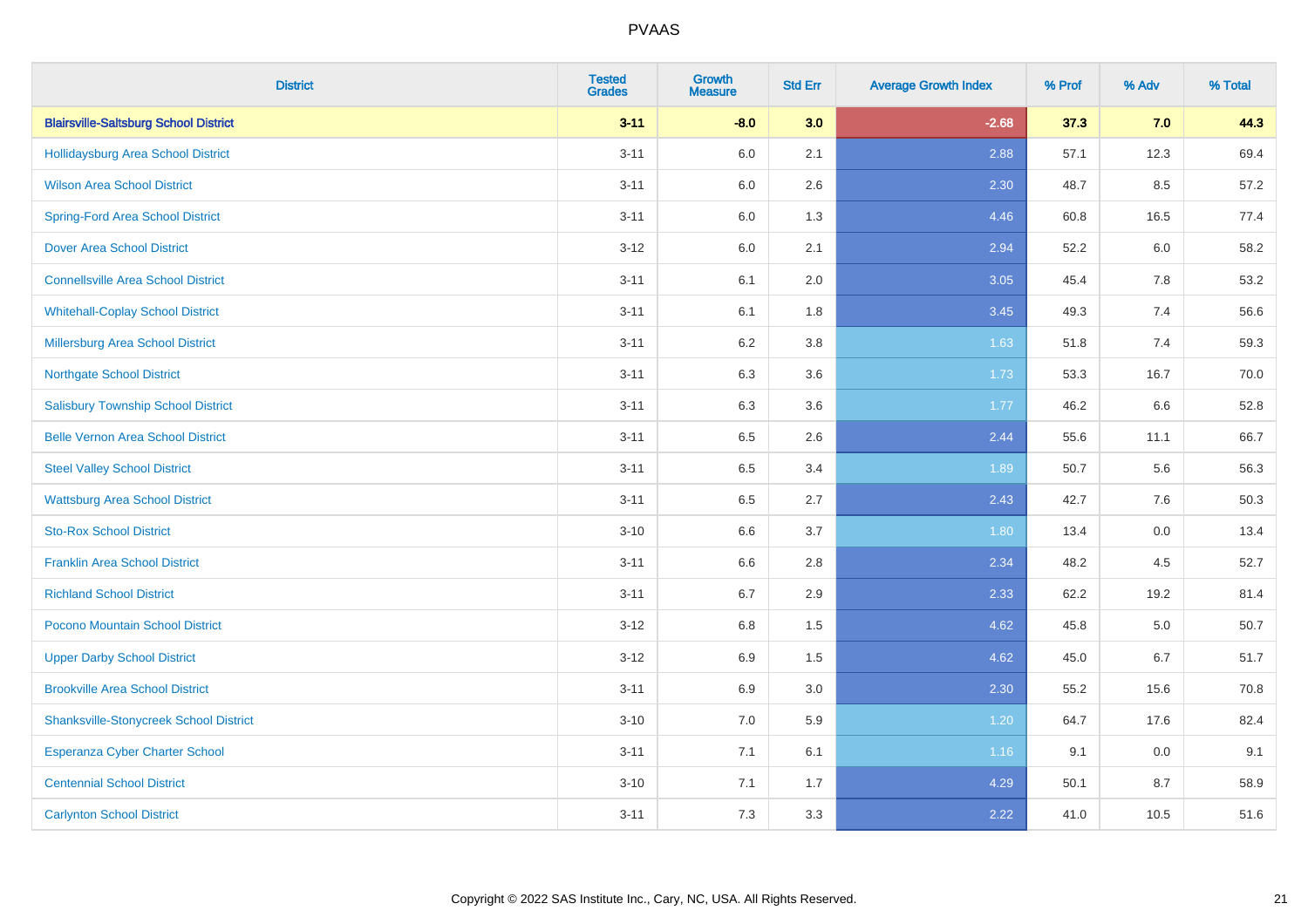| <b>District</b>                                        | <b>Tested</b><br><b>Grades</b> | <b>Growth</b><br><b>Measure</b> | <b>Std Err</b> | <b>Average Growth Index</b> | % Prof | % Adv | % Total |
|--------------------------------------------------------|--------------------------------|---------------------------------|----------------|-----------------------------|--------|-------|---------|
| <b>Blairsville-Saltsburg School District</b>           | $3 - 11$                       | $-8.0$                          | 3.0            | $-2.68$                     | 37.3   | 7.0   | 44.3    |
| Lehigh Valley Charter High School For The Arts         | $9 - 10$                       | 7.3                             | 2.6            | 2.82                        | 62.3   | 18.2  | 80.5    |
| <b>Carbondale Area School District</b>                 | $3 - 10$                       | 7.4                             | 3.3            | 2.25                        | 56.6   | 2.6   | 59.2    |
| Wilmington Area School District                        | $3 - 11$                       | $7.5\,$                         | 3.0            | 2.48                        | 55.1   | 5.1   | 60.2    |
| Philadelphia City School District                      | $3 - 12$                       | 7.5                             | 0.6            | 12.64                       | 38.4   | 7.0   | 45.4    |
| <b>New Hope-Solebury School District</b>               | $3 - 11$                       | 7.5                             | 2.9            | 2.57                        | 68.2   | 22.7  | 90.9    |
| <b>Coudersport Area School District</b>                | $3 - 11$                       | 7.7                             | 3.7            | 2.06                        | 55.7   | 8.2   | 63.9    |
| Saint Marys Area School District                       | $3 - 11$                       | 7.8                             | 2.6            | 3.04                        | 57.0   | 8.2   | 65.2    |
| Allegheny-Clarion Valley School District               | $3 - 10$                       | 7.8                             | 4.7            | 1.65                        | 53.3   | 3.3   | 56.7    |
| <b>Wayne Highlands School District</b>                 | $3 - 11$                       | 7.8                             | 2.4            | 3.23                        | 52.3   | 13.1  | 65.4    |
| <b>Haverford Township School District</b>              | $3 - 11$                       | 8.0                             | 1.5            | 5.27                        | 53.0   | 25.5  | 78.6    |
| <b>Blacklick Valley School District</b>                | $3 - 11$                       | $8.0\,$                         | 4.3            | 1.85                        | 34.1   | 0.0   | 34.1    |
| <b>Reach Cyber Charter School</b>                      | $3 - 11$                       | 8.1                             | 4.7            | 1.72                        | 42.4   | 4.6   | 47.0    |
| <b>Bethlehem-Center School District</b>                | $3 - 10$                       | 8.1                             | 3.3            | 2.46                        | 35.1   | 1.4   | 36.5    |
| <b>Moon Area School District</b>                       | $3 - 11$                       | 8.2                             | 1.9            | 4.25                        | 58.7   | 18.5  | 77.2    |
| <b>Monessen City School District</b>                   | $3 - 10$                       | 8.3                             | 4.5            | 1.85                        | 42.9   | 2.9   | 45.7    |
| Selinsgrove Area School District                       | $3 - 12$                       | 8.3                             | 2.3            | 3.54                        | 56.8   | 10.0  | 66.8    |
| Renaissance Academy Charter School                     | $3 - 11$                       | 8.3                             | 3.3            | 2.54                        | 45.6   | 22.8  | 68.4    |
| <b>William Penn School District</b>                    | $3 - 12$                       | 8.3                             | 2.1            | 3.99                        | 35.6   | 3.0   | 38.7    |
| <b>Cornwall-Lebanon School District</b>                | $3 - 11$                       | 8.3                             | 1.6            | 5.08                        | 47.2   | 8.4   | 55.6    |
| <b>Chester Charter Scholars Academy Charter School</b> | $3 - 12$                       | 8.4                             | 4.1            | 2.03                        | 23.4   | 0.0   | 23.4    |
| <b>Oswayo Valley School District</b>                   | $3 - 12$                       | 8.5                             | $5.0\,$        | 1.68                        | 50.0   | 16.7  | 66.7    |
| <b>Allegheny Valley School District</b>                | $3 - 11$                       | 8.5                             | 3.9            | 2.17                        | 53.1   | 12.2  | 65.3    |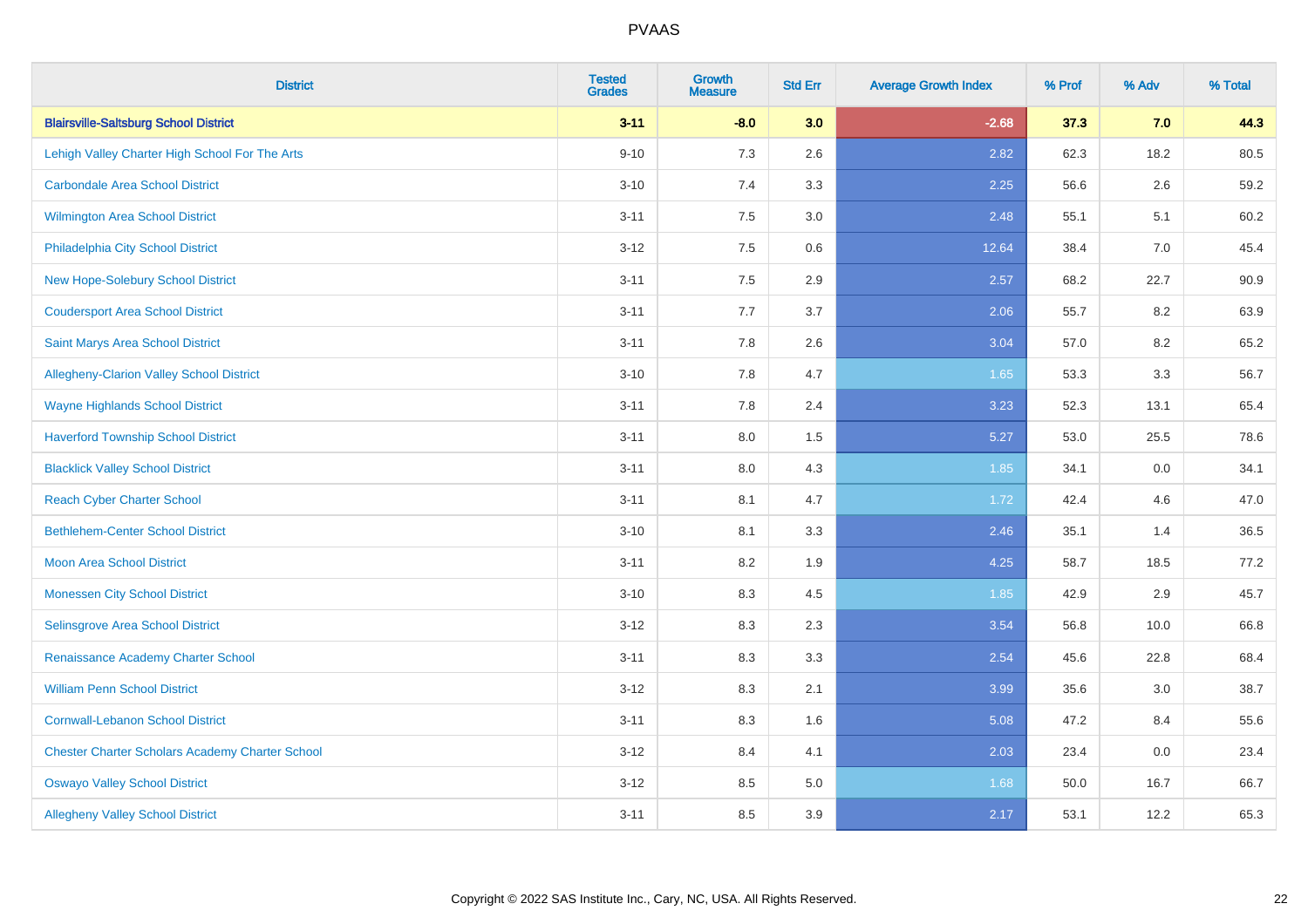| <b>District</b>                                    | <b>Tested</b><br><b>Grades</b> | <b>Growth</b><br><b>Measure</b> | <b>Std Err</b> | <b>Average Growth Index</b> | % Prof | % Adv | % Total |
|----------------------------------------------------|--------------------------------|---------------------------------|----------------|-----------------------------|--------|-------|---------|
| <b>Blairsville-Saltsburg School District</b>       | $3 - 11$                       | $-8.0$                          | 3.0            | $-2.68$                     | 37.3   | 7.0   | 44.3    |
| Eastern Lebanon County School District             | $3 - 11$                       | 8.6                             | 2.2            | 3.84                        | 48.8   | 11.4  | 60.3    |
| <b>Conestoga Valley School District</b>            | $3 - 11$                       | 8.7                             | 1.8            | 4.69                        | 60.3   | 13.5  | 73.8    |
| <b>Wyalusing Area School District</b>              | $3-12$                         | 8.8                             | 3.3            | 2.68                        | 54.6   | 11.7  | 66.2    |
| <b>Wilson School District</b>                      | $3 - 12$                       | 8.8                             | 1.5            | 5.96                        | 52.6   | 14.6  | 67.2    |
| <b>Council Rock School District</b>                | $3 - 11$                       | 8.9                             | 1.2            | 7.65                        | 62.8   | 16.6  | 79.4    |
| Hamburg Area School District                       | $3 - 11$                       | 8.9                             | 2.5            | 3.63                        | 43.5   | 8.2   | 51.7    |
| <b>Mckeesport Area School District</b>             | $3 - 12$                       | 9.0                             | 2.4            | 3.72                        | 31.0   | 4.5   | 35.5    |
| <b>Avon Grove Charter School</b>                   | $3 - 11$                       | 9.0                             | 2.9            | 3.13                        | 58.8   | 16.7  | 75.5    |
| <b>York Academy Regional Charter School</b>        | $3 - 11$                       | 9.0                             | 5.0            | 1.79                        | 55.2   | 0.0   | 55.2    |
| Ambridge Area School District                      | $3 - 12$                       | 9.1                             | 2.6            | 3.46                        | 50.4   | 10.7  | 61.1    |
| <b>Mifflin County School District</b>              | $3 - 11$                       | 9.1                             | 1.7            | 5.49                        | 47.1   | 6.7   | 53.8    |
| Octorara Area School District                      | $3 - 11$                       | 9.1                             | 2.4            | 3.82                        | 52.1   | 8.5   | 60.6    |
| <b>North Penn School District</b>                  | $3 - 11$                       | 9.1                             | 1.1            | 8.36                        | 55.8   | 17.0  | 72.8    |
| <b>Commonwealth Charter Academy Charter School</b> | $3 - 10$                       | 9.1                             | 1.9            | 4.90                        | 47.2   | 9.1   | 56.3    |
| <b>Cranberry Area School District</b>              | $3 - 12$                       | 9.2                             | 3.0            | 3.04                        | 47.5   | 10.2  | 57.6    |
| Pen Argyl Area School District                     | $3 - 12$                       | 9.2                             | 2.7            | 3.46                        | 50.0   | 12.6  | 62.6    |
| Pennsylvania Distance Learning Charter School      | $3 - 12$                       | 9.3                             | 4.2            | 2.22                        | 42.2   | 3.1   | 45.3    |
| <b>Bethlehem Area School District</b>              | $3 - 11$                       | 9.3                             | 1.1            | 8.15                        | 44.7   | 12.0  | 56.7    |
| <b>Tech Freire Charter School</b>                  | $9 - 11$                       | 9.3                             | 2.9            | 3.26                        | 18.0   | 1.1   | 19.1    |
| <b>Shippensburg Area School District</b>           | $3 - 11$                       | 9.3                             | 1.9            | 4.84                        | 53.1   | 10.2  | 63.3    |
| <b>Multicultural Academy Charter School</b>        | $9 - 11$                       | 9.5                             | 3.5            | 2.69                        | 22.0   | 0.0   | 22.0    |
| <b>Hazleton Area School District</b>               | $3 - 11$                       | 9.6                             | 1.4            | 6.77                        | 45.0   | 7.8   | 52.9    |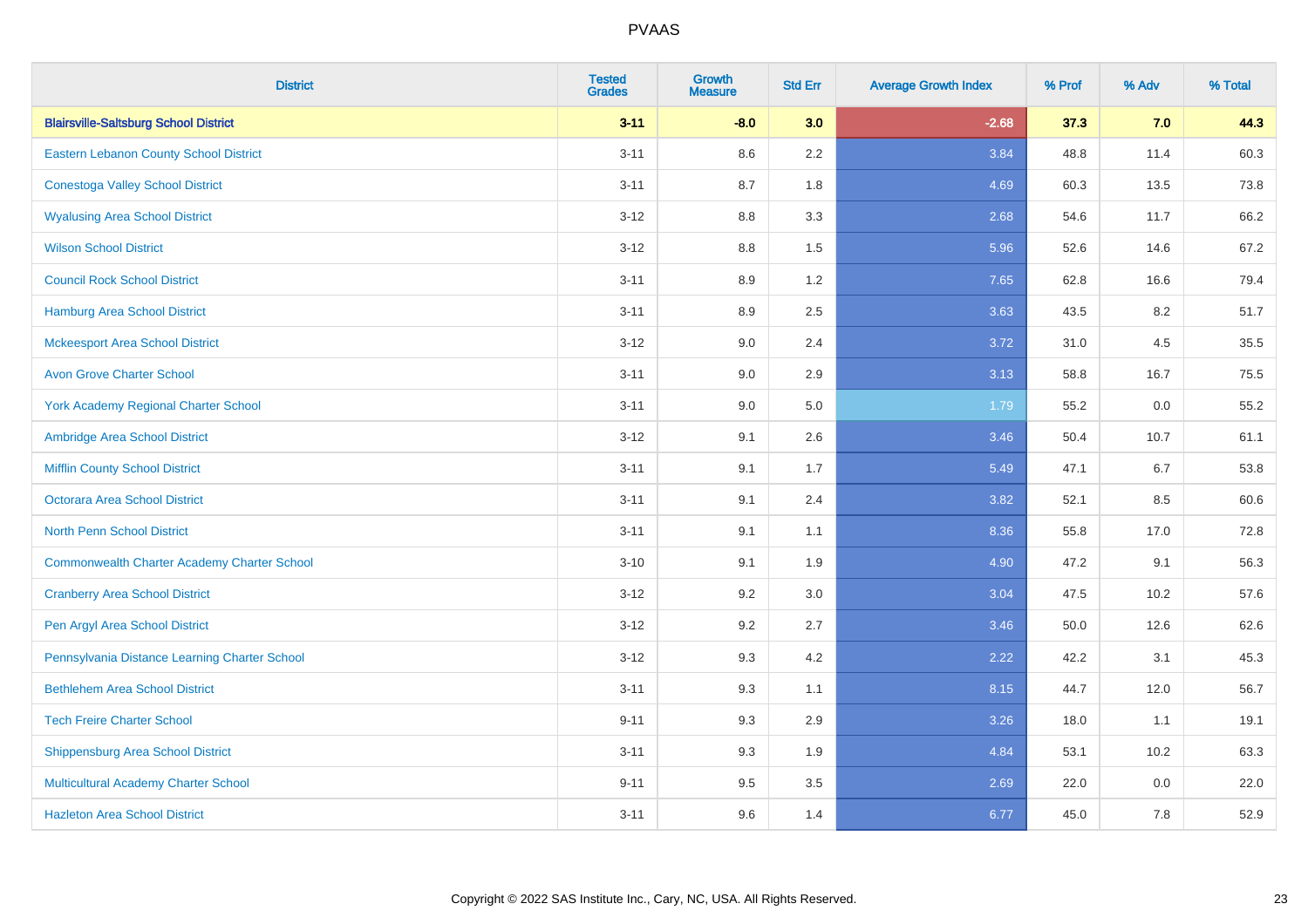| <b>District</b>                                | <b>Tested</b><br><b>Grades</b> | <b>Growth</b><br><b>Measure</b> | <b>Std Err</b> | <b>Average Growth Index</b> | % Prof | % Adv | % Total |
|------------------------------------------------|--------------------------------|---------------------------------|----------------|-----------------------------|--------|-------|---------|
| <b>Blairsville-Saltsburg School District</b>   | $3 - 11$                       | $-8.0$                          | 3.0            | $-2.68$                     | 37.3   | 7.0   | 44.3    |
| <b>Eastern York School District</b>            | $3 - 11$                       | 9.6                             | 2.6            | 3.71                        | 56.3   | 12.6  | 68.9    |
| <b>Freeport Area School District</b>           | $3 - 10$                       | 9.7                             | 2.5            | 3.91                        | 57.5   | 17.8  | 75.3    |
| <b>Homer-Center School District</b>            | $3 - 11$                       | 9.7                             | 3.6            | 2.70                        | 45.1   | 17.2  | 62.3    |
| <b>Shenandoah Valley School District</b>       | $3 - 11$                       | 9.7                             | 3.9            | 2.49                        | 28.3   | 5.0   | 33.3    |
| Fox Chapel Area School District                | $3 - 11$                       | 9.8                             | 1.8            | 5.36                        | 56.6   | 28.6  | 85.2    |
| <b>Northern Cambria School District</b>        | $3 - 11$                       | 10.0                            | 3.3            | 3.04                        | 47.4   | 5.1   | 52.6    |
| <b>Avon Grove School District</b>              | $3 - 10$                       | 10.0                            | 1.6            | 6.26                        | 56.3   | 18.6  | 74.9    |
| <b>Ridley School District</b>                  | $3 - 12$                       | 10.0                            | 1.6            | 6.10                        | 45.6   | 8.2   | 53.8    |
| <b>Reading School District</b>                 | $3 - 11$                       | 10.1                            | 1.4            | 7.25                        | 24.7   | 2.4   | 27.2    |
| <b>York Suburban School District</b>           | $3 - 11$                       | 10.1                            | 2.1            | 4.91                        | 53.5   | 27.8  | 81.3    |
| Dr Robert Ketterer Charter School Inc          | $6 - 12$                       | 10.1                            | 5.0            | 2.04                        | 14.9   | 0.4   | 15.3    |
| <b>Clarion Area School District</b>            | $3 - 11$                       | 10.3                            | 4.1            | 2.51                        | 45.4   | 14.6  | 60.0    |
| <b>Midd-West School District</b>               | $3 - 11$                       | 10.3                            | 2.7            | 3.80                        | 58.0   | 13.4  | 71.4    |
| <b>Cocalico School District</b>                | $3 - 11$                       | 10.6                            | 2.0            | 5.18                        | 50.8   | 14.1  | 64.8    |
| <b>Montgomery Area School District</b>         | $3 - 11$                       | 10.7                            | 3.6            | 2.96                        | 48.7   | 12.4  | 61.1    |
| <b>Lake-Lehman School District</b>             | $3 - 11$                       | 10.8                            | 2.7            | 3.93                        | 55.3   | 7.9   | 63.2    |
| Montoursville Area School District             | $3 - 12$                       | 10.8                            | 2.5            | 4.24                        | 44.6   | 20.1  | 64.8    |
| <b>Garnet Valley School District</b>           | $3 - 10$                       | 10.9                            | 1.7            | 6.53                        | 67.1   | 19.0  | 86.1    |
| <b>Sayre Area School District</b>              | $3 - 11$                       | 11.2                            | 3.5            | 3.20                        | 52.2   | 7.5   | 59.7    |
| <b>Greater Nanticoke Area School District</b>  | $3 - 12$                       | 11.2                            | 2.8            | 4.01                        | 38.0   | 12.4  | 50.4    |
| <b>Littlestown Area School District</b>        | $3 - 11$                       | 11.4                            | 2.5            | 4.62                        | 55.2   | 10.4  | 65.6    |
| <b>Mastery Charter School - Hardy Williams</b> | $3 - 11$                       | 11.4                            | 3.4            | 3.33                        | 44.3   | 5.7   | 50.0    |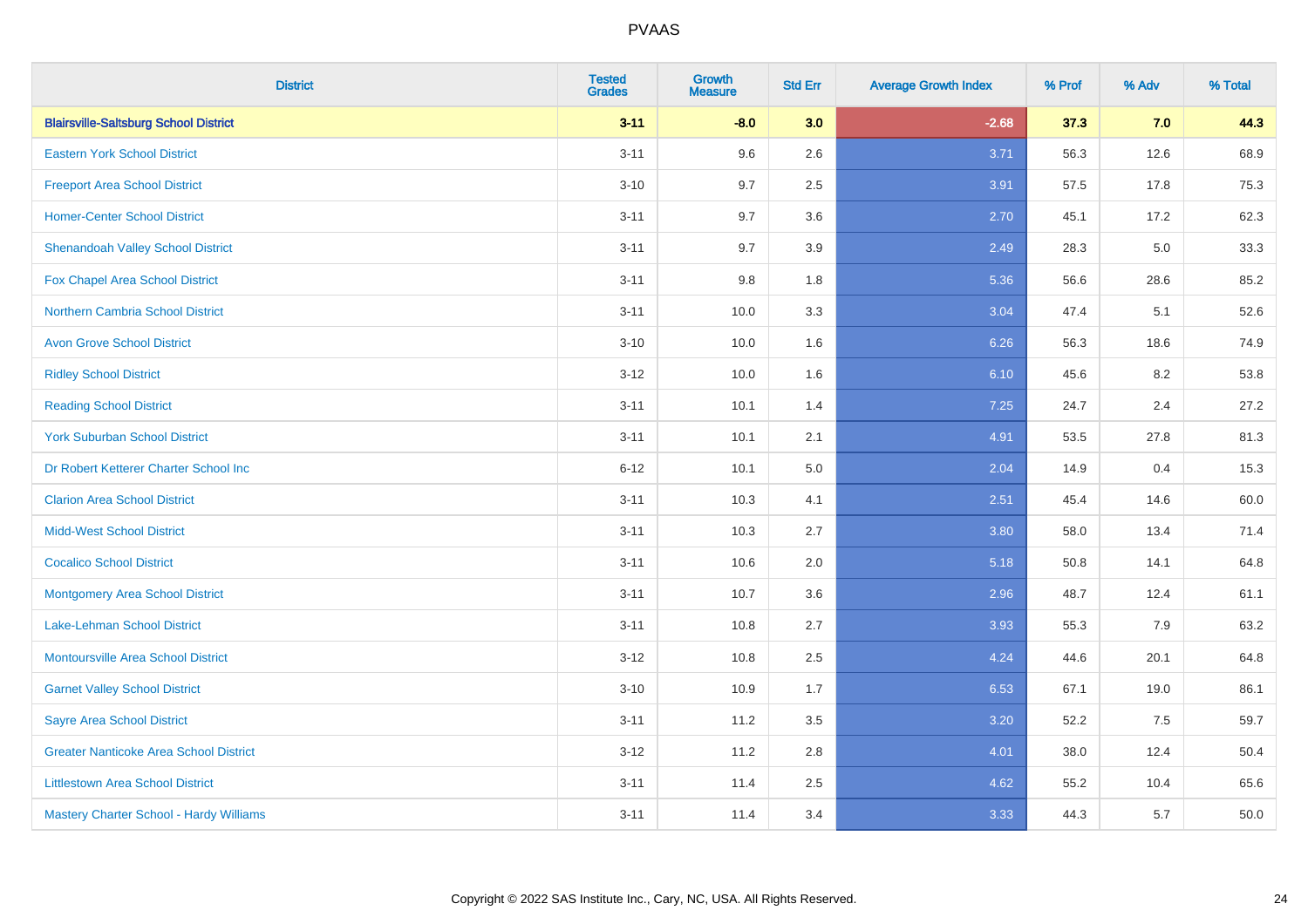| <b>District</b>                              | <b>Tested</b><br><b>Grades</b> | <b>Growth</b><br><b>Measure</b> | <b>Std Err</b> | <b>Average Growth Index</b> | % Prof | % Adv   | % Total |
|----------------------------------------------|--------------------------------|---------------------------------|----------------|-----------------------------|--------|---------|---------|
| <b>Blairsville-Saltsburg School District</b> | $3 - 11$                       | $-8.0$                          | 3.0            | $-2.68$                     | 37.3   | 7.0     | 44.3    |
| <b>Pine-Richland School District</b>         | $3 - 11$                       | 11.5                            | 1.8            | 6.31                        | 60.6   | 24.4    | 85.0    |
| Pennsylvania Cyber Charter School            | $3 - 11$                       | 11.6                            | 1.5            | 7.54                        | 46.3   | $5.0\,$ | 51.3    |
| <b>Pennsbury School District</b>             | $3 - 11$                       | 11.7                            | 1.5            | 7.90                        | 60.1   | 21.3    | 81.3    |
| <b>Fort Leboeuf School District</b>          | $3 - 11$                       | 11.7                            | 2.5            | 4.73                        | 48.5   | 21.1    | 69.6    |
| Pennsylvania Virtual Charter School          | $3 - 11$                       | 11.8                            | 3.5            | 3.37                        | 56.5   | 11.1    | 67.6    |
| Downingtown Area School District             | $3 - 11$                       | 12.1                            | 1.1            | 10.67                       | 60.0   | 23.5    | 83.6    |
| <b>Fleetwood Area School District</b>        | $3 - 10$                       | 12.2                            | 2.2            | 5.68                        | 53.5   | 11.6    | 65.2    |
| <b>Central York School District</b>          | $3 - 12$                       | 12.3                            | 1.7            | 7.20                        | 55.5   | 11.5    | 67.0    |
| <b>Souderton Area School District</b>        | $3 - 11$                       | 12.4                            | 1.5            | 8.28                        | 61.7   | 15.2    | 76.9    |
| <b>School Lane Charter School</b>            | $3 - 11$                       | 12.4                            | 3.6            | 3.43                        | 59.1   | 9.8     | 68.9    |
| <b>Jenkintown School District</b>            | $3 - 11$                       | 12.5                            | 4.4            | 2.84                        | 54.6   | 29.6    | 84.1    |
| <b>Wissahickon School District</b>           | $3 - 10$                       | 12.5                            | 1.8            | 6.85                        | 58.3   | 22.4    | 80.7    |
| <b>West Perry School District</b>            | $3 - 11$                       | 12.5                            | 2.5            | 4.99                        | 56.6   | 8.4     | 65.0    |
| <b>Delaware Valley School District</b>       | $3 - 11$                       | 12.6                            | 1.8            | 6.93                        | 55.2   | 16.2    | 71.4    |
| <b>West Chester Area School District</b>     | $3 - 11$                       | 12.6                            | 1.2            | 10.38                       | 66.8   | 20.2    | 87.0    |
| <b>Derry Township School District</b>        | $3 - 10$                       | 12.8                            | 2.0            | 6.39                        | 54.8   | 25.8    | 80.6    |
| <b>Iroquois School District</b>              | $3 - 11$                       | 13.1                            | 3.0            | 4.35                        | 48.2   | 7.8     | 56.0    |
| <b>Derry Area School District</b>            | $3 - 11$                       | 13.2                            | 2.8            | 4.69                        | 60.0   | 12.5    | 72.5    |
| People For People Charter School             | $3 - 12$                       | 13.3                            | 5.5            | 2.43                        | 13.5   | 0.0     | 13.5    |
| <b>Penn-Trafford School District</b>         | $3 - 11$                       | 13.4                            | 1.7            | 7.87                        | 62.3   | 21.9    | 84.2    |
| <b>Abington Heights School District</b>      | $3 - 11$                       | 13.5                            | 2.2            | 6.27                        | 58.3   | 16.2    | 74.5    |
| <b>Jamestown Area School District</b>        | $3 - 11$                       | 13.5                            | 4.2            | 3.19                        | 64.4   | 13.3    | 77.8    |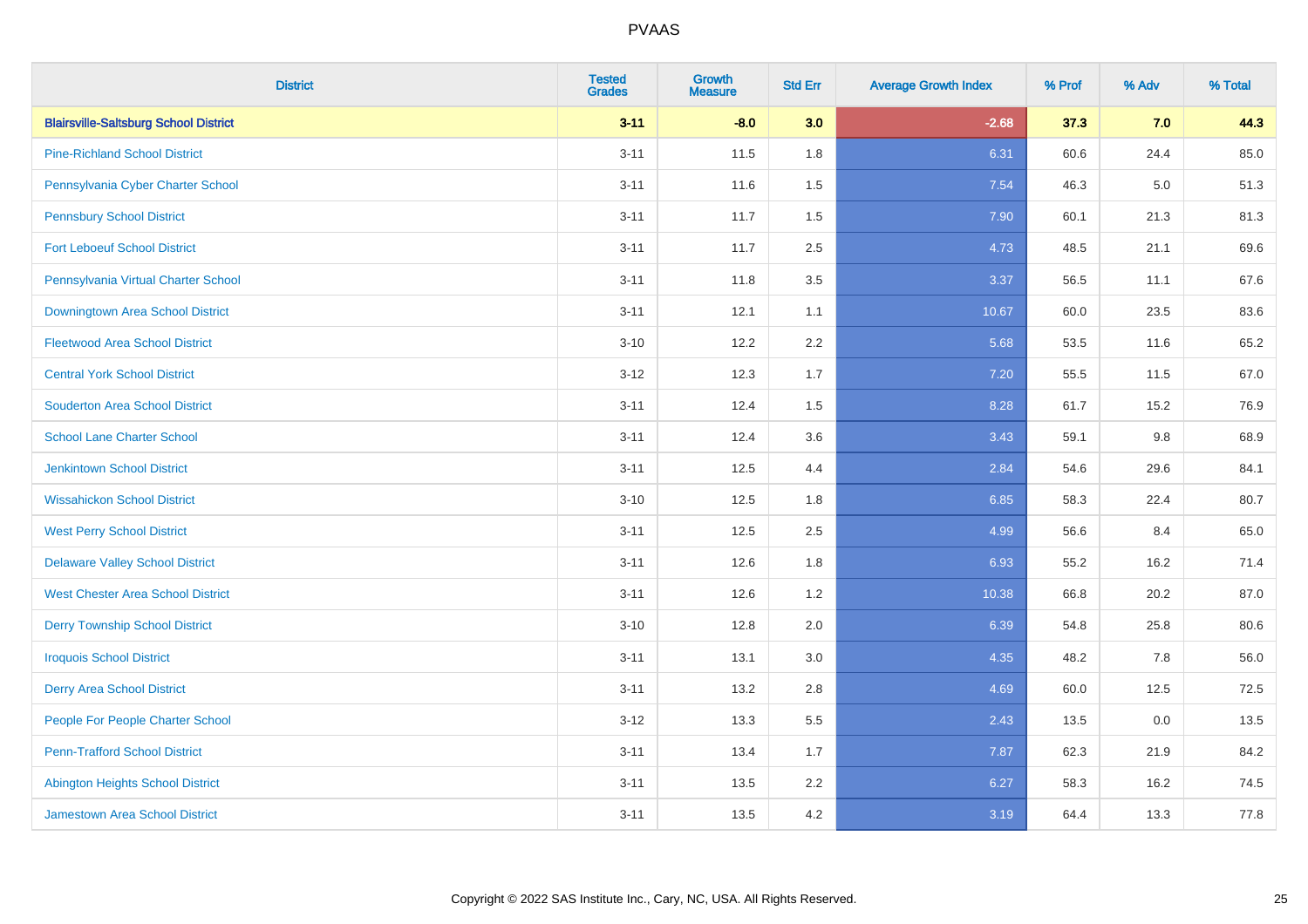| <b>District</b>                                  | <b>Tested</b><br><b>Grades</b> | <b>Growth</b><br><b>Measure</b> | <b>Std Err</b> | <b>Average Growth Index</b> | % Prof | % Adv | % Total |
|--------------------------------------------------|--------------------------------|---------------------------------|----------------|-----------------------------|--------|-------|---------|
| <b>Blairsville-Saltsburg School District</b>     | $3 - 11$                       | $-8.0$                          | 3.0            | $-2.68$                     | 37.3   | 7.0   | 44.3    |
| <b>Dallastown Area School District</b>           | $3 - 11$                       | 13.5                            | 1.5            | 8.84                        | 56.0   | 17.9  | 73.8    |
| <b>City CHS</b>                                  | $10 - 11$                      | 13.6                            | 2.7            | 5.12                        | 45.8   | 3.0   | 48.8    |
| <b>Springfield School District</b>               | $3 - 11$                       | 13.8                            | 1.7            | 7.99                        | 60.9   | 21.5  | 82.4    |
| Penns Valley Area School District                | $3 - 12$                       | 14.0                            | 2.9            | 4.80                        | 41.9   | 23.1  | 65.0    |
| <b>Colonial School District</b>                  | $3 - 11$                       | 14.0                            | 1.7            | 8.21                        | 60.2   | 19.6  | 79.8    |
| <b>Lincoln Leadership Academy Charter School</b> | $3 - 12$                       | 14.2                            | 6.4            | 2.22                        | 23.5   | 0.0   | 23.5    |
| <b>Southern York County School District</b>      | $3 - 11$                       | 14.2                            | 2.1            | 6.91                        | 55.1   | 18.1  | 73.1    |
| <b>Saucon Valley School District</b>             | $3 - 11$                       | 14.7                            | 2.5            | 5.98                        | 48.7   | 20.2  | 69.0    |
| <b>Great Valley School District</b>              | $3 - 11$                       | 15.0                            | 1.9            | 7.98                        | 50.0   | 35.0  | 85.0    |
| <b>Upper Merion Area School District</b>         | $3 - 11$                       | 15.3                            | 2.0            | 7.62                        | 59.3   | 19.3  | 78.6    |
| <b>Upper Dublin School District</b>              | $3 - 12$                       | 15.4                            | 1.8            | 8.53                        | 60.8   | 24.8  | 85.6    |
| Northern York County School District             | $3 - 11$                       | 15.6                            | 2.0            | 7.98                        | 57.4   | 11.5  | 68.8    |
| <b>Greenwood School District</b>                 | $3 - 11$                       | 15.9                            | 3.9            | 4.11                        | 50.0   | 25.0  | 75.0    |
| <b>Belmont Charter School</b>                    | $3 - 10$                       | 16.0                            | 6.5            | 2.45                        | 64.3   | 0.0   | 64.3    |
| Northern Bedford County School District          | $3 - 11$                       | 16.5                            | 3.6            | 4.58                        | 51.7   | 20.0  | 71.7    |
| <b>Deer Lakes School District</b>                | $3 - 11$                       | 17.0                            | 2.7            | 6.32                        | 61.5   | 16.4  | 77.9    |
| <b>Unionville-Chadds Ford School District</b>    | $3 - 11$                       | 17.1                            | 3.1            | 5.51                        | 68.1   | 13.2  | 81.3    |
| <b>North Allegheny School District</b>           | $3 - 11$                       | 17.4                            | 1.3            | 13.52                       | 59.5   | 28.1  | 87.6    |
| <b>Norwin School District</b>                    | $3 - 11$                       | 18.0                            | 1.7            | 10.37                       | 58.5   | 27.0  | 85.4    |
| <b>Valley View School District</b>               | $3 - 11$                       | 18.1                            | 2.4            | 7.42                        | 53.7   | 14.7  | 68.4    |
| <b>Cumberland Valley School District</b>         | $3 - 12$                       | 18.5                            | 1.3            | 14.64                       | 60.7   | 23.4  | 84.1    |
| <b>Upper Saint Clair School District</b>         | $3 - 11$                       | 18.5                            | 1.7            | 10.65                       | 61.8   | 30.1  | 91.9    |